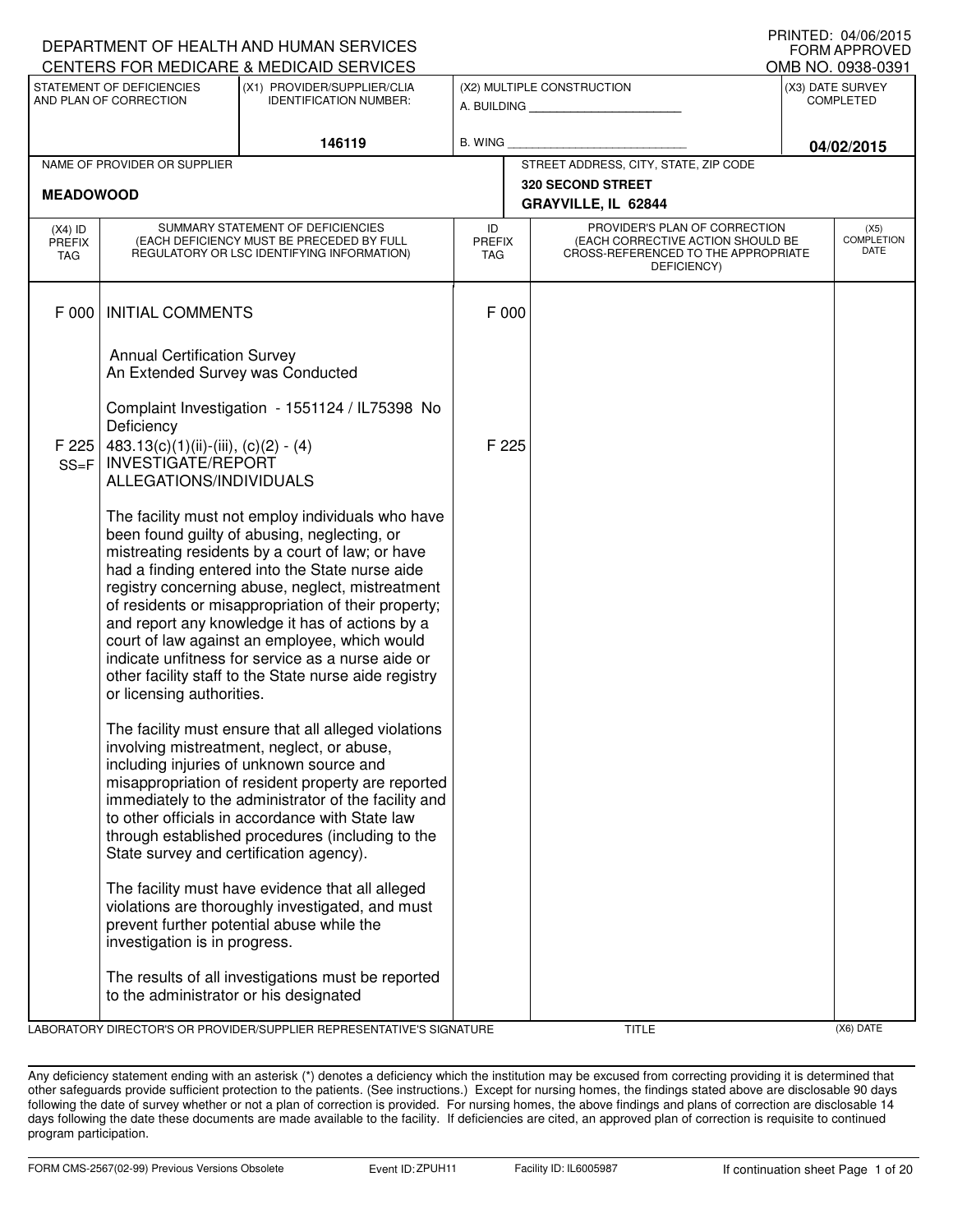| CENTERS FOR MEDICARE & MEDICAID SERVICES<br>STATEMENT OF DEFICIENCIES<br>(X1) PROVIDER/SUPPLIER/CLIA<br>(X2) MULTIPLE CONSTRUCTION<br>(X3) DATE SURVEY<br>AND PLAN OF CORRECTION<br><b>IDENTIFICATION NUMBER:</b><br><b>COMPLETED</b><br>A. BUILDING <b>A.</b> BUILDING<br>146119<br><b>B. WING</b><br>STREET ADDRESS, CITY, STATE, ZIP CODE<br>NAME OF PROVIDER OR SUPPLIER<br>320 SECOND STREET                                                                                                                                                                                                                                                                                                                                                                                                                                                                                                                                                                                                                                                                                                                                                                                                                                                                                                                                                                                                                                                                                                                                                                                                                          |                  | DEPARTMENT OF HEALTH AND HUMAN SERVICES |  |  | IIUINILLU. U≒/UU/ZUIJ<br><b>FORM APPROVED</b><br>OMB NO. 0938-0391 |
|----------------------------------------------------------------------------------------------------------------------------------------------------------------------------------------------------------------------------------------------------------------------------------------------------------------------------------------------------------------------------------------------------------------------------------------------------------------------------------------------------------------------------------------------------------------------------------------------------------------------------------------------------------------------------------------------------------------------------------------------------------------------------------------------------------------------------------------------------------------------------------------------------------------------------------------------------------------------------------------------------------------------------------------------------------------------------------------------------------------------------------------------------------------------------------------------------------------------------------------------------------------------------------------------------------------------------------------------------------------------------------------------------------------------------------------------------------------------------------------------------------------------------------------------------------------------------------------------------------------------------|------------------|-----------------------------------------|--|--|--------------------------------------------------------------------|
|                                                                                                                                                                                                                                                                                                                                                                                                                                                                                                                                                                                                                                                                                                                                                                                                                                                                                                                                                                                                                                                                                                                                                                                                                                                                                                                                                                                                                                                                                                                                                                                                                            |                  |                                         |  |  |                                                                    |
|                                                                                                                                                                                                                                                                                                                                                                                                                                                                                                                                                                                                                                                                                                                                                                                                                                                                                                                                                                                                                                                                                                                                                                                                                                                                                                                                                                                                                                                                                                                                                                                                                            |                  |                                         |  |  | 04/02/2015                                                         |
|                                                                                                                                                                                                                                                                                                                                                                                                                                                                                                                                                                                                                                                                                                                                                                                                                                                                                                                                                                                                                                                                                                                                                                                                                                                                                                                                                                                                                                                                                                                                                                                                                            |                  |                                         |  |  |                                                                    |
|                                                                                                                                                                                                                                                                                                                                                                                                                                                                                                                                                                                                                                                                                                                                                                                                                                                                                                                                                                                                                                                                                                                                                                                                                                                                                                                                                                                                                                                                                                                                                                                                                            | <b>MEADOWOOD</b> |                                         |  |  |                                                                    |
| GRAYVILLE, IL 62844                                                                                                                                                                                                                                                                                                                                                                                                                                                                                                                                                                                                                                                                                                                                                                                                                                                                                                                                                                                                                                                                                                                                                                                                                                                                                                                                                                                                                                                                                                                                                                                                        |                  |                                         |  |  |                                                                    |
| SUMMARY STATEMENT OF DEFICIENCIES<br>PROVIDER'S PLAN OF CORRECTION<br>ID<br>$(X4)$ ID<br>(EACH DEFICIENCY MUST BE PRECEDED BY FULL<br>(EACH CORRECTIVE ACTION SHOULD BE<br><b>PREFIX</b><br><b>PREFIX</b><br>REGULATORY OR LSC IDENTIFYING INFORMATION)<br>CROSS-REFERENCED TO THE APPROPRIATE<br><b>TAG</b><br><b>TAG</b><br>DEFICIENCY)                                                                                                                                                                                                                                                                                                                                                                                                                                                                                                                                                                                                                                                                                                                                                                                                                                                                                                                                                                                                                                                                                                                                                                                                                                                                                  |                  |                                         |  |  | (X5)<br><b>COMPLETION</b><br>DATE                                  |
| F 225<br>Continued From page 1<br>F 225<br>representative and to other officials in accordance<br>with State law (including to the State survey and<br>certification agency) within 5 working days of the<br>incident, and if the alleged violation is verified<br>appropriate corrective action must be taken.<br>This REQUIREMENT is not met as evidenced<br>by:<br>Based on observation, interview and record<br>review, the facility failed to thoroughly investigate<br>allegations of abuse. This has the potential to<br>affect all 44 residents living in the facility.<br>Findings include:<br>1. On 03-31-2015 at 9:30 AM, R10 was up in a<br>wheel chair, groomed and dressed and attended<br>the Group meeting. R10 was very active with<br>participation and asked if she could talk to this<br>surveyor after the Group meeting.<br>On 03-31-2015 at 10:15 AM, R10 stated that<br>about two or three weeks ago around 9:30 in the<br>evening, she needed to go to the bathroom really<br>bad and when R10 told E12 (Certified Nursing<br>Assistant) that she had to pee really bad, E12 told<br>her she would just have to wait until all of the<br>other residents were put into bed before they<br>would toilet R10. R10 stated that she was very<br>upset because she knew she couldn't hold her<br>urine for very long. R10 stated that she can tell<br>when she has to pee, but has to get to the toilet<br>early so she won't wet herself. R10 stated that<br>when she told E12 "thanks for letting me wet<br>myself", E12 was cursing and called R10 a "smart"<br>a**". On 03-31-2015 at 11:30 AM, E1 |                  |                                         |  |  |                                                                    |

FORM CMS-2567(02-99) Previous Versions Obsolete **Zapul Event ID: ZPUH11** Facility ID: IL6005987 If continuation sheet Page 2 of 20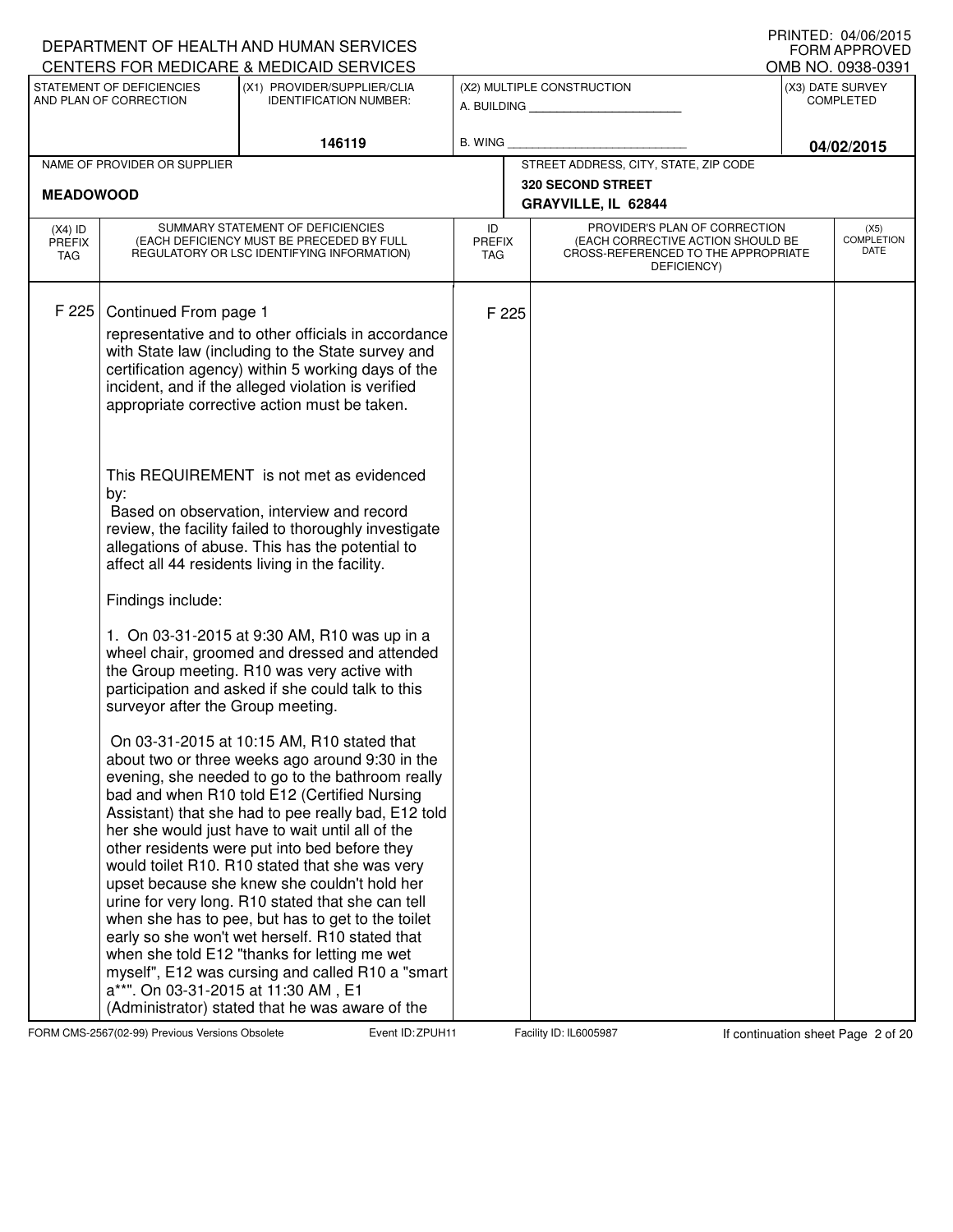## A. BUILDING **\_\_\_\_\_\_\_\_\_\_\_\_\_\_\_\_\_\_\_\_\_\_** (X1) PROVIDER/SUPPLIER/CLIA IDENTIFICATION NUMBER: STATEMENT OF DEFICIENCIES AND PLAN OF CORRECTION (X3) DATE SURVEY COMPLETED FORM APPROVED<br>OMB NO. 0938-0391 (X2) MULTIPLE CONSTRUCTION B. WING CENTERS FOR MEDICARE & MEDICAID SERVICES **146119 04/02/2015** NAME OF PROVIDER OR SUPPLIER STREET ADDRESS, CITY, STATE, ZIP CODE **320 SECOND STREET MEADOWOOD GRAYVILLE, IL 62844** PROVIDER'S PLAN OF CORRECTION (EACH CORRECTIVE ACTION SHOULD BE CROSS-REFERENCED TO THE APPROPRIATE DEFICIENCY) (X5) **COMPLETION** DATE ID PREFIX TAG (X4) ID PREFIX TAG SUMMARY STATEMENT OF DEFICIENCIES (EACH DEFICIENCY MUST BE PRECEDED BY FULL REGULATORY OR LSC IDENTIFYING INFORMATION) F 225 Continued From page 2 F 225 allegation of verbal abuse concerning E12 and R10 and an investigation was done and the allegation was unfounded. E1 stated that they re-educated E12 on dealing with difficult behaviors, abuse definitions and reporting and incontinence care. R10's Minimum Data Set dated 02-08-2015 documents that R10 has a Brief Interview of Mental Status score of "14" and that R10 is alert and oriented. R10's Minimum Data Set also documents that R10 has a diagnosis of depression and is dependent on two assists for transfer and is frequently incontinent. The Behavior Tracking form dated 03-14-2015 does not identified R10 as having any behaviors, and there is nothing in R10's Nurses Notes that identifies that R10 was having behaviors. R10's Incontinence Care Plan dated 12-02-2013 documents that the staff are to toilet R10 every two hours while awake, and her Mood Care Plan documents that the staff will listen carefully and avoid challenging her and to approach her calmly and assist with a positive, friendly approach. The Incident Interview Form used for the investigation was not signed by each interviewee and R10's room mate, R14 was the only resident interviewed, no other potential witnesses were identified. 2. On 03-31-2015 at 10:45 AM, E10 was being interviewed about Abuse, and when asked if she had ever reported abuse, E10 stated, "yes about six months ago ". When E10 was asked what happened when she reported the abuse, E10 stated "nothing". E10 also stated that she reported to E13 (former Director of Nursing) and E14 (former Certified Nursing Assistant Supervisor) that E12 told R12 that she would

FORM CMS-2567(02-99) Previous Versions Obsolete **ZPUH Event ID: 2PUH11** Facility ID: IL6005987 If continuation sheet Page 3 of 20

DEPARTMENT OF HEALTH AND HUMAN SERVICES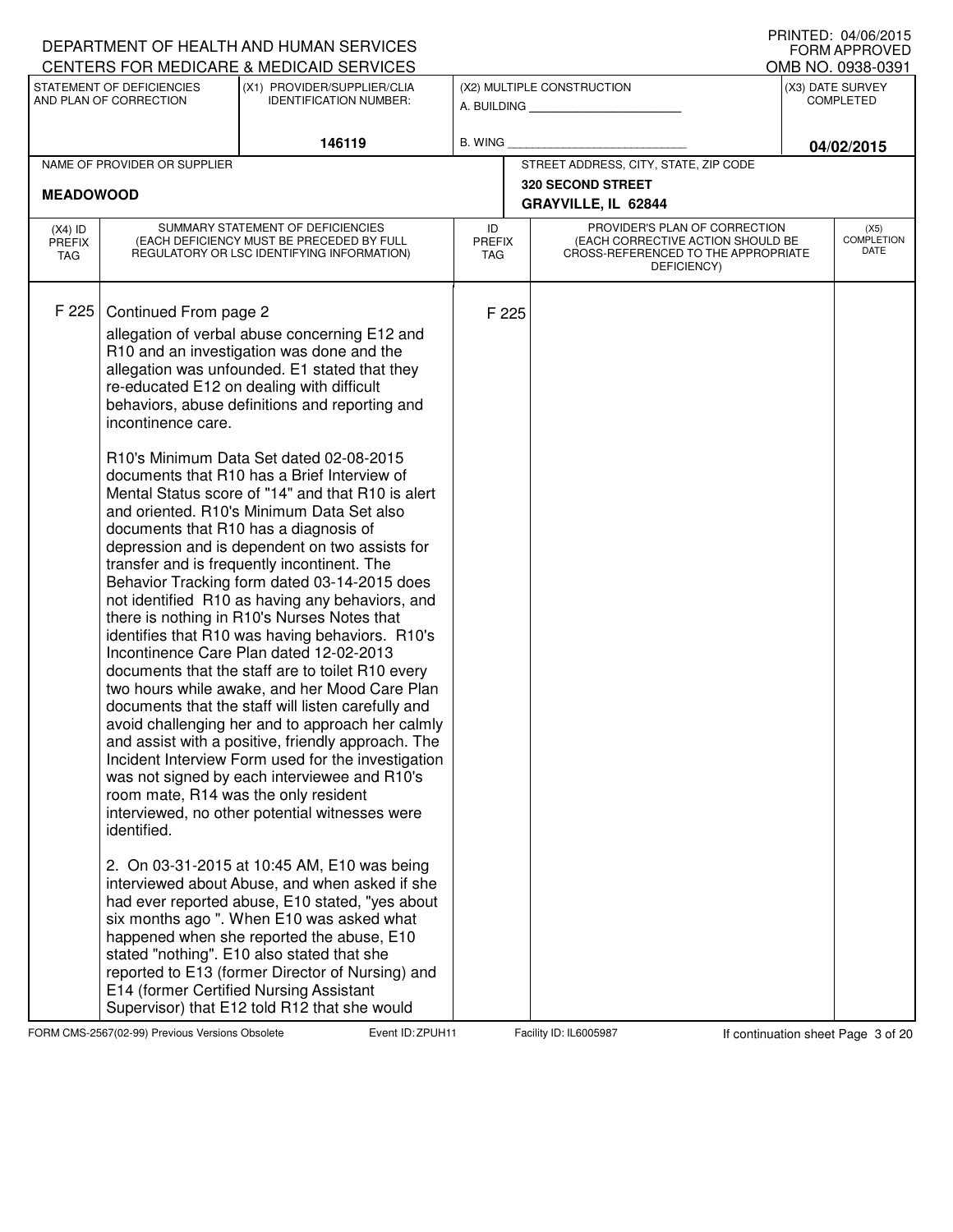### A. BUILDING **\_\_\_\_\_\_\_\_\_\_\_\_\_\_\_\_\_\_\_\_\_\_** (X1) PROVIDER/SUPPLIER/CLIA IDENTIFICATION NUMBER: STATEMENT OF DEFICIENCIES AND PLAN OF CORRECTION (X3) DATE SURVEY COMPLETED FORM APPROVED<br>OMB NO. 0938-0391 (X2) MULTIPLE CONSTRUCTION B. WING CENTERS FOR MEDICARE & MEDICAID SERVICES **146119 04/02/2015** NAME OF PROVIDER OR SUPPLIER STREET ADDRESS, CITY, STATE, ZIP CODE **320 SECOND STREET MEADOWOOD GRAYVILLE, IL 62844** PROVIDER'S PLAN OF CORRECTION (EACH CORRECTIVE ACTION SHOULD BE CROSS-REFERENCED TO THE APPROPRIATE DEFICIENCY) (X5) **COMPLETION** DATE ID PREFIX TAG (X4) ID PREFIX TAG SUMMARY STATEMENT OF DEFICIENCIES (EACH DEFICIENCY MUST BE PRECEDED BY FULL REGULATORY OR LSC IDENTIFYING INFORMATION) F 225 Continued From page 3 F 225 have to just "pee" in the bed and wait for the day shift to change her. E10 stated that R12 told her that she would try to hold her urine until E10 got there so she wouldn't lie in a wet bed. On 03-31-2015 at 3:00 PM, E1 stated that he was not aware of any allegation of abuse involving R12 and E12, but had done an investigation concerning abuse regarding E12 and R13. On 03-31-2015 at 3:10 PM, E2 (Acting Director of Nursing) stated that she didn't remember an allegation of abuse reported concerning R12 and E12, but would look for the report. E2 stated around 3:15 PM that there was no abuse investigation done concerning R12 and E12 but would start the investigation as soon as possible. A report on this allegation of abuse was faxed to the Illinois Department of Public Health on 04-01-2015. On 04-02-2015 at 7:50 AM via telephone, E13 stated that she did not remember E10 reporting an allegation of abuse concerning R12, but that was around the time her son passed away and she may not have remembered it. On 04-02-2015 at 8:01 AM via telephone, R12 stated that she did remember an incident that occurred about 5-6 months ago involving E12. R12 stated that about 6 AM, she turned on her call light to get help to go to the bathroom, and E12 came into her room and told R12 to go ahead and pee in her bed and day shift would clean her up. R12 stated that it was undignified and she was very upset about lying in a wet bed when she could have gotten up and gone to the bathroom if she had help. E12 was suspended and a new abuse investigation was started on 04-01-2015. R12's Physician's Orders record dated 10-2015 documents that R12 has a diagnosis of a Cerebral Vascular Accident with left sided

FORM CMS-2567(02-99) Previous Versions Obsolete **ZPUH Event ID: 2PUH11** Facility ID: IL6005987 If continuation sheet Page 4 of 20

DEPARTMENT OF HEALTH AND HUMAN SERVICES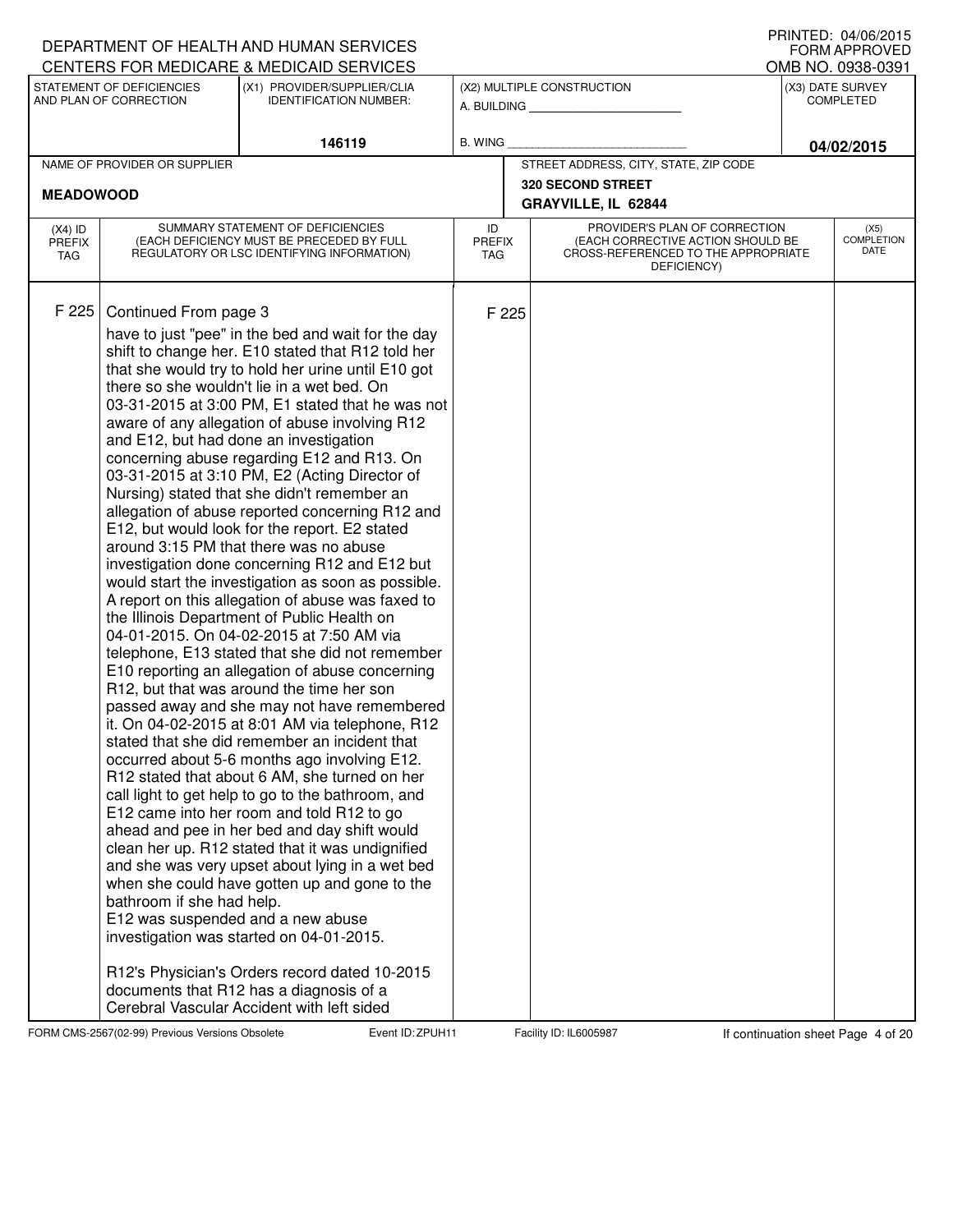| OMB NO. 0938-0391<br>(X3) DATE SURVEY<br><b>COMPLETED</b>                                                                                                         |
|-------------------------------------------------------------------------------------------------------------------------------------------------------------------|
|                                                                                                                                                                   |
|                                                                                                                                                                   |
| 04/02/2015                                                                                                                                                        |
|                                                                                                                                                                   |
|                                                                                                                                                                   |
| (X5)<br><b>COMPLETION</b><br><b>DATE</b>                                                                                                                          |
|                                                                                                                                                                   |
| STREET ADDRESS, CITY, STATE, ZIP CODE<br>PROVIDER'S PLAN OF CORRECTION<br>(EACH CORRECTIVE ACTION SHOULD BE<br>CROSS-REFERENCED TO THE APPROPRIATE<br>DEFICIENCY) |

FORM CMS-2567(02-99) Previous Versions Obsolete **Zapility Event ID: ZPUH11** Facility ID: IL6005987 If continuation sheet Page 5 of 20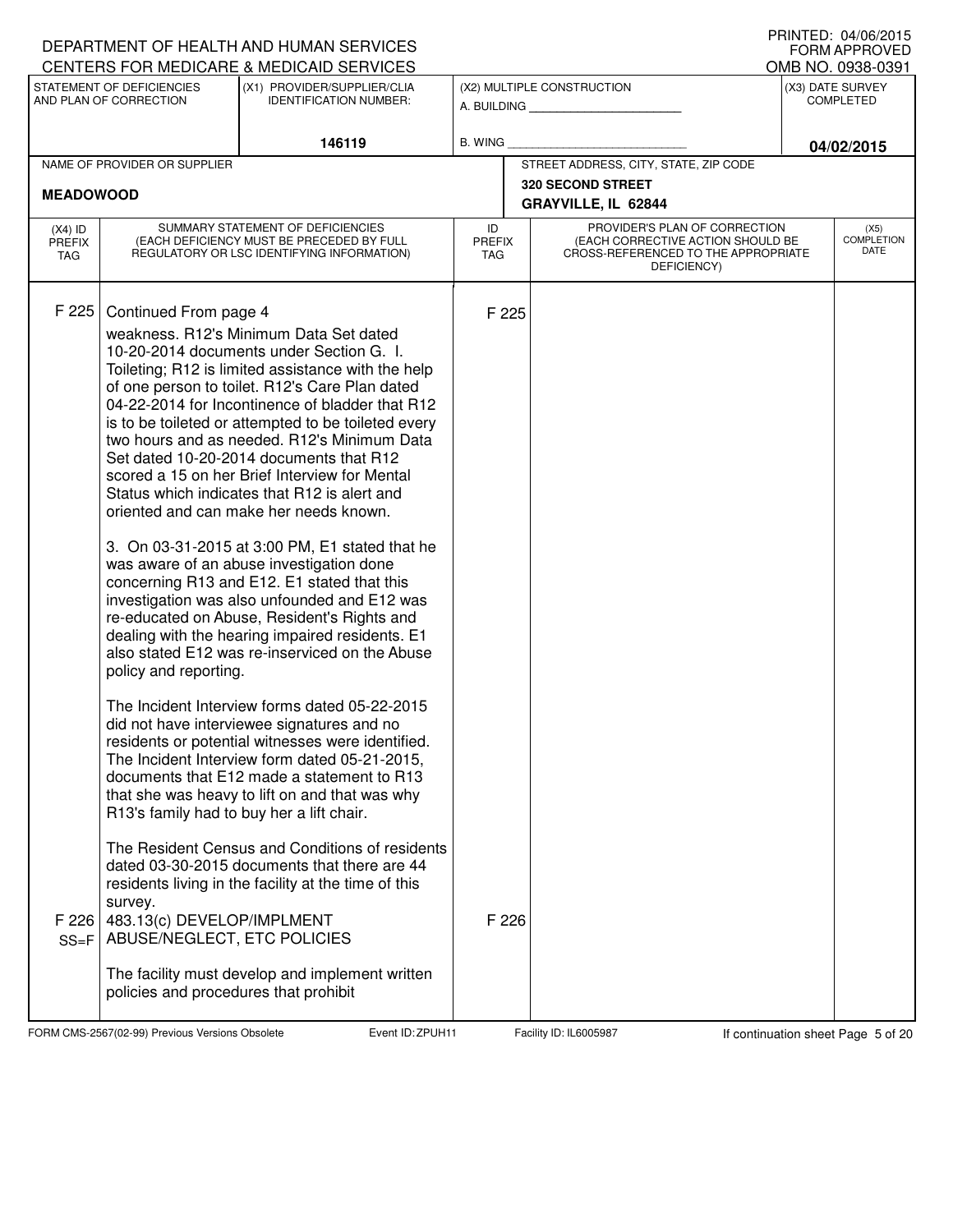|                                          |                                                     | DEPARTMENT OF HEALTH AND HUMAN SERVICES<br>CENTERS FOR MEDICARE & MEDICAID SERVICES                                                                                                                                                                                                                                                                                                                                                                                                                                                                                                                                                                                                                                              |                                   |       |                                                                                                                          |                                      | IIUINILLU. U≒/UU/ZUIJ<br><b>FORM APPROVED</b><br>OMB NO. 0938-0391 |
|------------------------------------------|-----------------------------------------------------|----------------------------------------------------------------------------------------------------------------------------------------------------------------------------------------------------------------------------------------------------------------------------------------------------------------------------------------------------------------------------------------------------------------------------------------------------------------------------------------------------------------------------------------------------------------------------------------------------------------------------------------------------------------------------------------------------------------------------------|-----------------------------------|-------|--------------------------------------------------------------------------------------------------------------------------|--------------------------------------|--------------------------------------------------------------------|
|                                          | STATEMENT OF DEFICIENCIES<br>AND PLAN OF CORRECTION | (X1) PROVIDER/SUPPLIER/CLIA<br><b>IDENTIFICATION NUMBER:</b>                                                                                                                                                                                                                                                                                                                                                                                                                                                                                                                                                                                                                                                                     |                                   |       | (X2) MULTIPLE CONSTRUCTION<br>A. BUILDING <b>A.</b> BUILDING                                                             | (X3) DATE SURVEY<br><b>COMPLETED</b> |                                                                    |
|                                          |                                                     | 146119                                                                                                                                                                                                                                                                                                                                                                                                                                                                                                                                                                                                                                                                                                                           | <b>B. WING</b>                    |       |                                                                                                                          |                                      | 04/02/2015                                                         |
|                                          | NAME OF PROVIDER OR SUPPLIER                        |                                                                                                                                                                                                                                                                                                                                                                                                                                                                                                                                                                                                                                                                                                                                  |                                   |       | STREET ADDRESS, CITY, STATE, ZIP CODE                                                                                    |                                      |                                                                    |
| <b>MEADOWOOD</b>                         |                                                     |                                                                                                                                                                                                                                                                                                                                                                                                                                                                                                                                                                                                                                                                                                                                  |                                   |       | 320 SECOND STREET<br>GRAYVILLE, IL 62844                                                                                 |                                      |                                                                    |
| $(X4)$ ID<br><b>PREFIX</b><br><b>TAG</b> |                                                     | SUMMARY STATEMENT OF DEFICIENCIES<br>(EACH DEFICIENCY MUST BE PRECEDED BY FULL<br>REGULATORY OR LSC IDENTIFYING INFORMATION)                                                                                                                                                                                                                                                                                                                                                                                                                                                                                                                                                                                                     | ID<br><b>PREFIX</b><br><b>TAG</b> |       | PROVIDER'S PLAN OF CORRECTION<br>(EACH CORRECTIVE ACTION SHOULD BE<br>CROSS-REFERENCED TO THE APPROPRIATE<br>DEFICIENCY) |                                      | (X5)<br><b>COMPLETION</b><br>DATE                                  |
| F 226                                    | Continued From page 5                               | mistreatment, neglect, and abuse of residents<br>and misappropriation of resident property.                                                                                                                                                                                                                                                                                                                                                                                                                                                                                                                                                                                                                                      |                                   | F 226 |                                                                                                                          |                                      |                                                                    |
|                                          | by:<br>living in the facility.                      | This REQUIREMENT is not met as evidenced<br>Based on observation, interview and record<br>review, the facility failed to implement its own<br>policies and procedures that prohibit abuse. The<br>facility failed to initate an investigation once an<br>allegation of abuse was reported and failed to<br>thoroughly investigate the allegations of abuse.<br>This has the potential to affect all 44 residents                                                                                                                                                                                                                                                                                                                 |                                   |       |                                                                                                                          |                                      |                                                                    |
|                                          | Findings include:                                   |                                                                                                                                                                                                                                                                                                                                                                                                                                                                                                                                                                                                                                                                                                                                  |                                   |       |                                                                                                                          |                                      |                                                                    |
|                                          | surveyor after the Group meeting.                   | 1. On 03-31-2015 at 9:30 AM, R10 was up in a<br>wheel chair, groomed and dressed and attended<br>the Group meeting. R10 was very active with<br>participation and asked if she could talk to this                                                                                                                                                                                                                                                                                                                                                                                                                                                                                                                                |                                   |       |                                                                                                                          |                                      |                                                                    |
|                                          | a**". On 03-31-2015 at 11:30 AM, E1                 | On 03-31-2015 at 10:15 AM, R10 stated that<br>about two or three weeks ago around 9:30 in the<br>evening, she needed to go to the bathroom really<br>bad and when R10 told E12 (Certified Nursing<br>Assistant) that she had to pee really bad, E12 told<br>her she would just have to wait until all of the<br>other residents were put into bed before they<br>would toilet R10. R10 stated that she was very<br>upset because she knew she couldn't hold her<br>urine for very long. R10 stated that she can tell<br>when she has to pee, but has to get to the toilet<br>early so she won't wet herself. R10 stated that<br>when she told E12 "thanks for letting me wet<br>myself", E12 was cursing and called R10 a "smart |                                   |       |                                                                                                                          |                                      |                                                                    |

FORM CMS-2567(02-99) Previous Versions Obsolete **Zapul Event ID: ZPUH11** Facility ID: IL6005987 If continuation sheet Page 6 of 20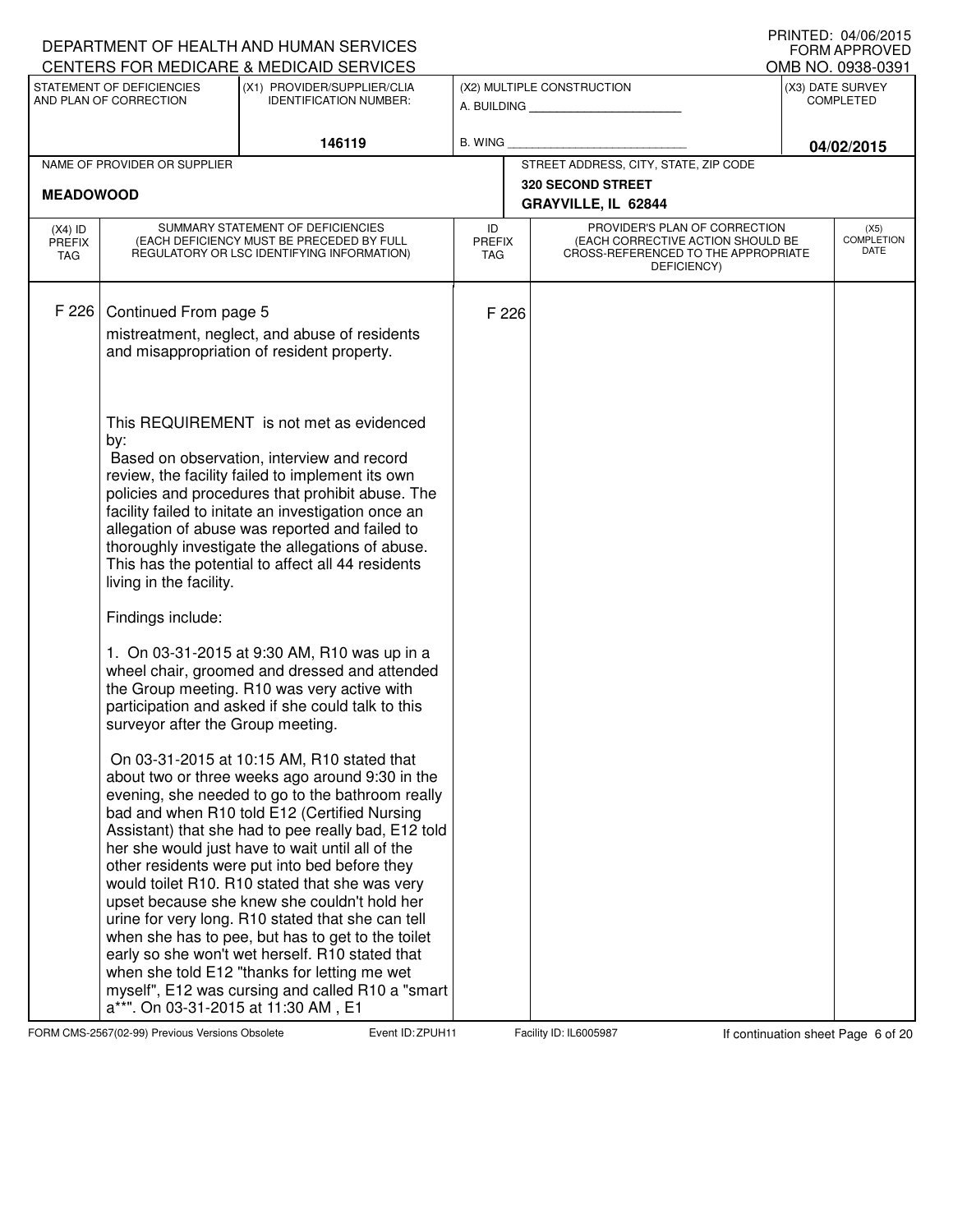## A. BUILDING **\_\_\_\_\_\_\_\_\_\_\_\_\_\_\_\_\_\_\_\_\_\_** (X1) PROVIDER/SUPPLIER/CLIA IDENTIFICATION NUMBER: STATEMENT OF DEFICIENCIES AND PLAN OF CORRECTION (X3) DATE SURVEY COMPLETED FORM APPROVED<br>OMB NO. 0938-0391 (X2) MULTIPLE CONSTRUCTION B. WING CENTERS FOR MEDICARE & MEDICAID SERVICES **146119 04/02/2015** NAME OF PROVIDER OR SUPPLIER STREET ADDRESS, CITY, STATE, ZIP CODE **320 SECOND STREET MEADOWOOD GRAYVILLE, IL 62844** PROVIDER'S PLAN OF CORRECTION (EACH CORRECTIVE ACTION SHOULD BE CROSS-REFERENCED TO THE APPROPRIATE DEFICIENCY) (X5) **COMPLETION** DATE ID PREFIX TAG (X4) ID PREFIX TAG SUMMARY STATEMENT OF DEFICIENCIES (EACH DEFICIENCY MUST BE PRECEDED BY FULL REGULATORY OR LSC IDENTIFYING INFORMATION) F 226 Continued From page 6 F 226 (Administrator) stated that he was aware of the allegation of verbal abuse concerning E12 and R10 and an investigation was done and the allegation was unfounded. E1 stated that they re-educated E12 on dealing with difficult behaviors, abuse definitions and reporting and incontinence care. R10's Minimum Data Set dated 02-08-2015 documents that R10 has a Brief Interview of Mental Status score of "14" and that R10 is alert and oriented. R10's Minimum Data Set also documents that R10 has a diagnosis of depression and is dependent on two assists for transfer and is frequently incontinent. The Behavior Tracking form dated 03-14-2015 does not identified R10 as having any behaviors, and there is nothing in R10's Nurses Notes that identifies that R10 was having behaviors. R10's Incontinence Care Plan dated 12-02-2013 documents that the staff are to toilet R10 every two hours while awake, and her Mood Care Plan documents that the staff will listen carefully and avoid challenging her and to approach her calmly and assist with a positive, friendly approach. The facility's undated policy on Abuse/Neglect Prohibition documents on page 8 under VII. The Abuse Prohibition Officer will follow the Resident Protection Abuse Investigation Procedures, using the specific path depending on the nature of the allegation, and procedures for investigation, interview, and reporting requirements. On 03-31-2015 at 2:45 PM, E1 stated that he didn't know what that procedure was. The Incident Interview Form used for the investigation was not signed by each interviewee and R10's room mate, R14 was the only resident interviewed, no other potential witnesses were identified.

FORM CMS-2567(02-99) Previous Versions Obsolete **Zapul Event ID: 2PUH11** Facility ID: IL6005987 If continuation sheet Page 7 of 20

DEPARTMENT OF HEALTH AND HUMAN SERVICES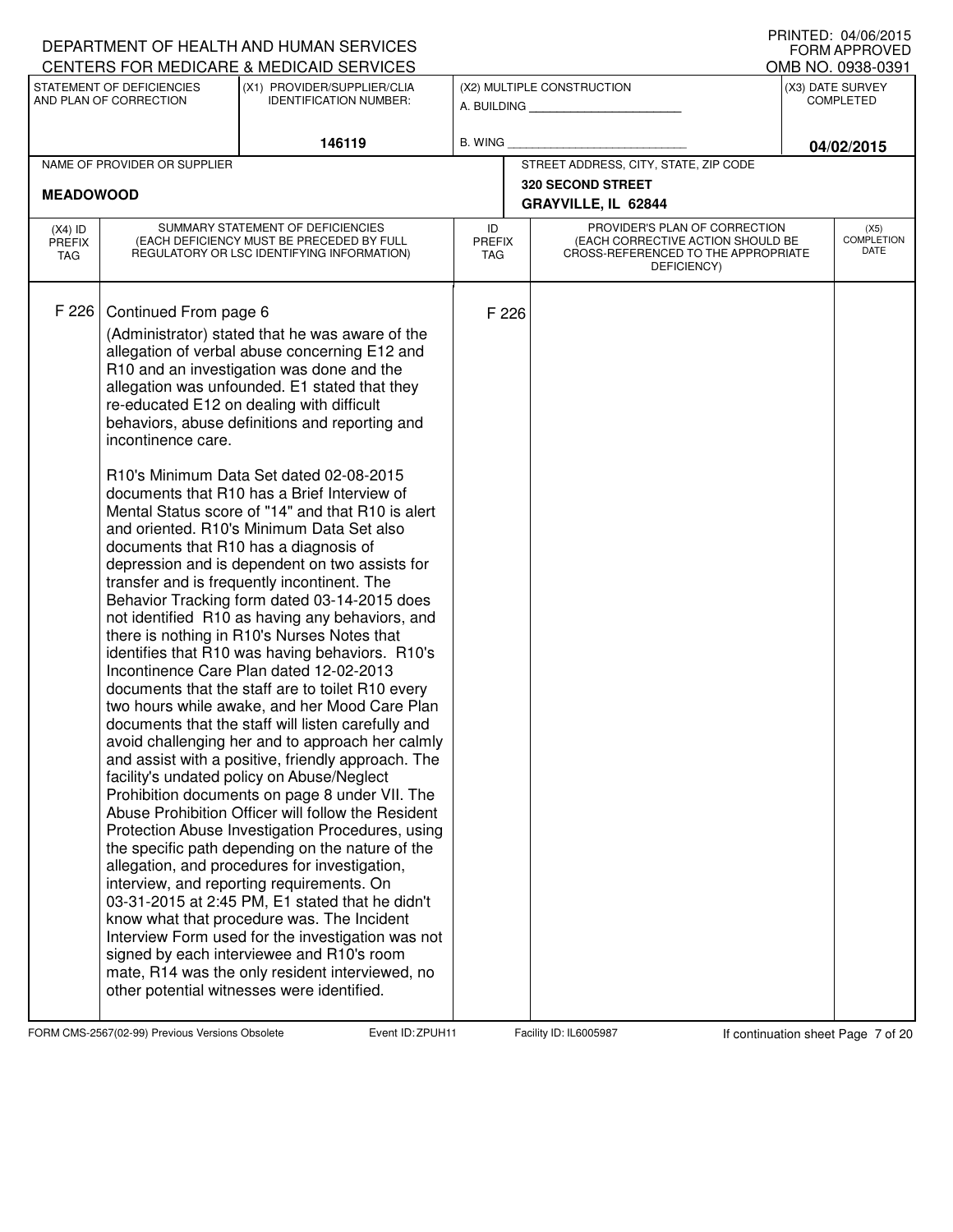#### A. BUILDING **\_\_\_\_\_\_\_\_\_\_\_\_\_\_\_\_\_\_\_\_\_\_** (X1) PROVIDER/SUPPLIER/CLIA IDENTIFICATION NUMBER: STATEMENT OF DEFICIENCIES AND PLAN OF CORRECTION (X3) DATE SURVEY COMPLETED FORM APPROVED<br>OMB NO. 0938-0391 (X2) MULTIPLE CONSTRUCTION B. WING CENTERS FOR MEDICARE & MEDICAID SERVICES **146119 04/02/2015** NAME OF PROVIDER OR SUPPLIER STREET ADDRESS, CITY, STATE, ZIP CODE **320 SECOND STREET MEADOWOOD GRAYVILLE, IL 62844** PROVIDER'S PLAN OF CORRECTION (EACH CORRECTIVE ACTION SHOULD BE CROSS-REFERENCED TO THE APPROPRIATE DEFICIENCY) (X5) **COMPLETION** DATE ID PREFIX TAG (X4) ID PREFIX TAG SUMMARY STATEMENT OF DEFICIENCIES (EACH DEFICIENCY MUST BE PRECEDED BY FULL REGULATORY OR LSC IDENTIFYING INFORMATION) F 226 Continued From page 7 F 226 2. On 03-31-2015 at 10:45 AM, E10 was being interviewed about Abuse, and when asked if she had ever reported abuse, E10 stated, "yes about six months ago ". When E10 was asked what happened when she reported the abuse, E10 stated "nothing". E10 also stated that she reported to E13 (former Director of Nursing) and E14 (former Certified Nursing Assistant Supervisor) that E12 told R12 that she would have to just "pee" in the bed and wait for the day shift to change her. E10 stated that R12 told her that she would try to hold her urine until E10 got there so she wouldn't lie in a wet bed. On 03-31-2015 at 3:00 PM, E1 stated that he was not aware of any allegation of abuse involving R12 and E12, but had done an investigation concerning abuse regarding E12 and R13. On 03-31-2015 at 3:10 PM, E2 (Acting Director of Nursing) stated that she didn't remember an allegation of abuse reported concerning R12 and E12, but would look for the report. E2 stated around 3:15 PM that there was no abuse investigation done concerning R12 and E12 but would start the investigation as soon as possible. E12 was suspended and a new abuse investigation was started on 04-01-2015. On 04-02-2015 at 7:50 AM via telephone, E13 stated that she did not remember E10 reporting an allegation of abuse concerning R12, but that was around the time her son passed away and she may not have remembered it. On 04-02-2015 at 8:01 AM via telephone, R12 stated that she did remember an incident that occurred about 5-6 months ago involving E12. R12 stated that about 6 AM, she turned on her call light to get help to go to the bathroom, and E12 came into her room and told R12 to go ahead and pee in her bed and day shift would clean her up. R12 stated that it was undignified and she was very upset about

FORM CMS-2567(02-99) Previous Versions Obsolete **ZPUH Event ID: 2PUH11** Facility ID: IL6005987 If continuation sheet Page 8 of 20

DEPARTMENT OF HEALTH AND HUMAN SERVICES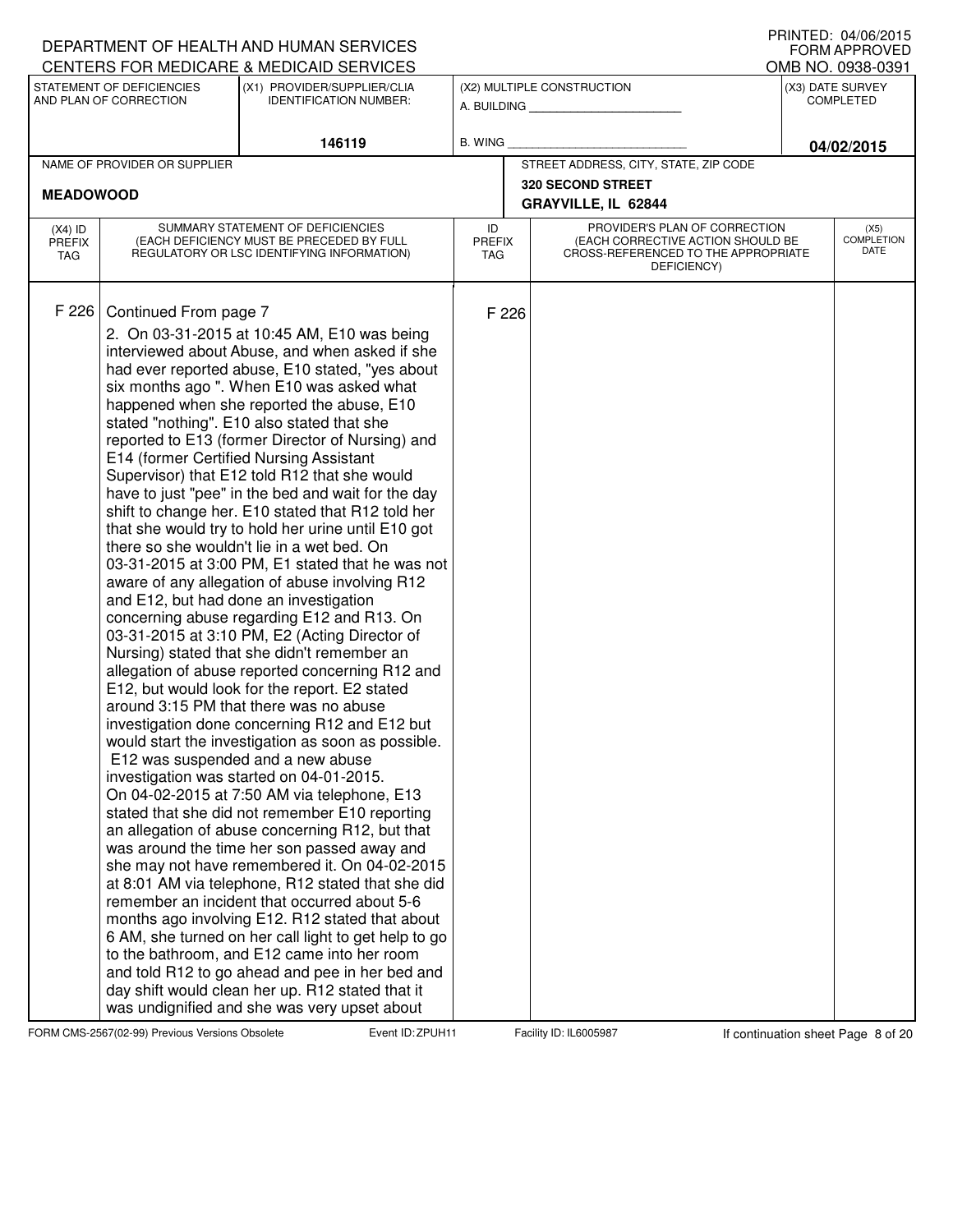| DEPARTMENT OF HEALTH AND HUMAN SERVICES<br>CENTERS FOR MEDICARE & MEDICAID SERVICES                                                                                                                                                                                                                                                                                                                                                                                                                                                                                                                                                                                                                                                                                                                                                                                                                                                                                                                                                                                                                                                                                                                                                                                                                                                                                                                                                                                                                                                                                                                                                                                                                                                                      |                                   | IIIIIIILU. UH/UU/LUIJ<br><b>FORM APPROVED</b><br>OMB NO. 0938-0391 |                                                                                                                          |  |                                      |  |  |  |
|----------------------------------------------------------------------------------------------------------------------------------------------------------------------------------------------------------------------------------------------------------------------------------------------------------------------------------------------------------------------------------------------------------------------------------------------------------------------------------------------------------------------------------------------------------------------------------------------------------------------------------------------------------------------------------------------------------------------------------------------------------------------------------------------------------------------------------------------------------------------------------------------------------------------------------------------------------------------------------------------------------------------------------------------------------------------------------------------------------------------------------------------------------------------------------------------------------------------------------------------------------------------------------------------------------------------------------------------------------------------------------------------------------------------------------------------------------------------------------------------------------------------------------------------------------------------------------------------------------------------------------------------------------------------------------------------------------------------------------------------------------|-----------------------------------|--------------------------------------------------------------------|--------------------------------------------------------------------------------------------------------------------------|--|--------------------------------------|--|--|--|
| STATEMENT OF DEFICIENCIES<br>(X1) PROVIDER/SUPPLIER/CLIA<br>AND PLAN OF CORRECTION<br><b>IDENTIFICATION NUMBER:</b>                                                                                                                                                                                                                                                                                                                                                                                                                                                                                                                                                                                                                                                                                                                                                                                                                                                                                                                                                                                                                                                                                                                                                                                                                                                                                                                                                                                                                                                                                                                                                                                                                                      |                                   |                                                                    | (X2) MULTIPLE CONSTRUCTION<br>A. BUILDING                                                                                |  | (X3) DATE SURVEY<br><b>COMPLETED</b> |  |  |  |
| 146119                                                                                                                                                                                                                                                                                                                                                                                                                                                                                                                                                                                                                                                                                                                                                                                                                                                                                                                                                                                                                                                                                                                                                                                                                                                                                                                                                                                                                                                                                                                                                                                                                                                                                                                                                   | <b>B. WING</b>                    |                                                                    |                                                                                                                          |  | 04/02/2015                           |  |  |  |
| NAME OF PROVIDER OR SUPPLIER<br><b>MEADOWOOD</b>                                                                                                                                                                                                                                                                                                                                                                                                                                                                                                                                                                                                                                                                                                                                                                                                                                                                                                                                                                                                                                                                                                                                                                                                                                                                                                                                                                                                                                                                                                                                                                                                                                                                                                         |                                   |                                                                    | STREET ADDRESS, CITY, STATE, ZIP CODE<br><b>320 SECOND STREET</b><br>GRAYVILLE, IL 62844                                 |  |                                      |  |  |  |
| SUMMARY STATEMENT OF DEFICIENCIES<br>$(X4)$ ID<br>(EACH DEFICIENCY MUST BE PRECEDED BY FULL<br><b>PREFIX</b><br>REGULATORY OR LSC IDENTIFYING INFORMATION)<br>TAG                                                                                                                                                                                                                                                                                                                                                                                                                                                                                                                                                                                                                                                                                                                                                                                                                                                                                                                                                                                                                                                                                                                                                                                                                                                                                                                                                                                                                                                                                                                                                                                        | ID<br><b>PREFIX</b><br><b>TAG</b> |                                                                    | PROVIDER'S PLAN OF CORRECTION<br>(EACH CORRECTIVE ACTION SHOULD BE<br>CROSS-REFERENCED TO THE APPROPRIATE<br>DEFICIENCY) |  | (X5)<br><b>COMPLETION</b><br>DATE    |  |  |  |
| F 226<br>Continued From page 8<br>lying in a wet bed when she could have gotten up<br>and gone to the bathroom if she had help.<br>R12's Physician's Orders record dated 10-2015<br>documents that R12 has a diagnosis of a<br>Cerebral Vascular Accident with left sided<br>weakness. R12's Minimum Data Set dated<br>10-20-2014 documents under Section G. I.<br>Toileting; R12 is limited assistance with the help<br>of one person to toilet. R12's Care Plan dated<br>04-22-2014 for Incontinence of bladder that R12<br>is to be toileted or attempted to be toileted every<br>two hours and as needed. R12's Minimum Data<br>Set dated 10-20-2014 documents that R12<br>scored a 15 on her Brief Interview for Mental<br>Status which indicates that R12 is alert and<br>oriented and can make her needs known. The<br>facility's undated "Abuse Policy" documents on<br>page 8, VII, line 1; All incidents will be<br>documented whether or not abuse occurred, was<br>alleged or suspected. A report was faxed to the<br>Illinois Department of Public Health on<br>04-01-2015 regarding this allegation of abuse.<br>3. On 03-31-2015 at 3:00 PM, E1 stated that he<br>was aware of an abuse investigation done<br>concerning R13 and E12. E1 stated that this<br>investigation was also unfounded and E12 was<br>re-educated on Abuse, Resident's Rights and<br>dealing with the hearing impaired residents. E1<br>also stated E12 was re-inserviced on the Abuse<br>policy and reporting.<br>The Incident Interview forms dated 05-22-2015<br>did not have interviewee signatures and no<br>residents or potential witnesses were identified.<br>The Incident Interview form dated 05-21-2015,<br>documents that E12 made a statement to R13 |                                   | F 226                                                              |                                                                                                                          |  |                                      |  |  |  |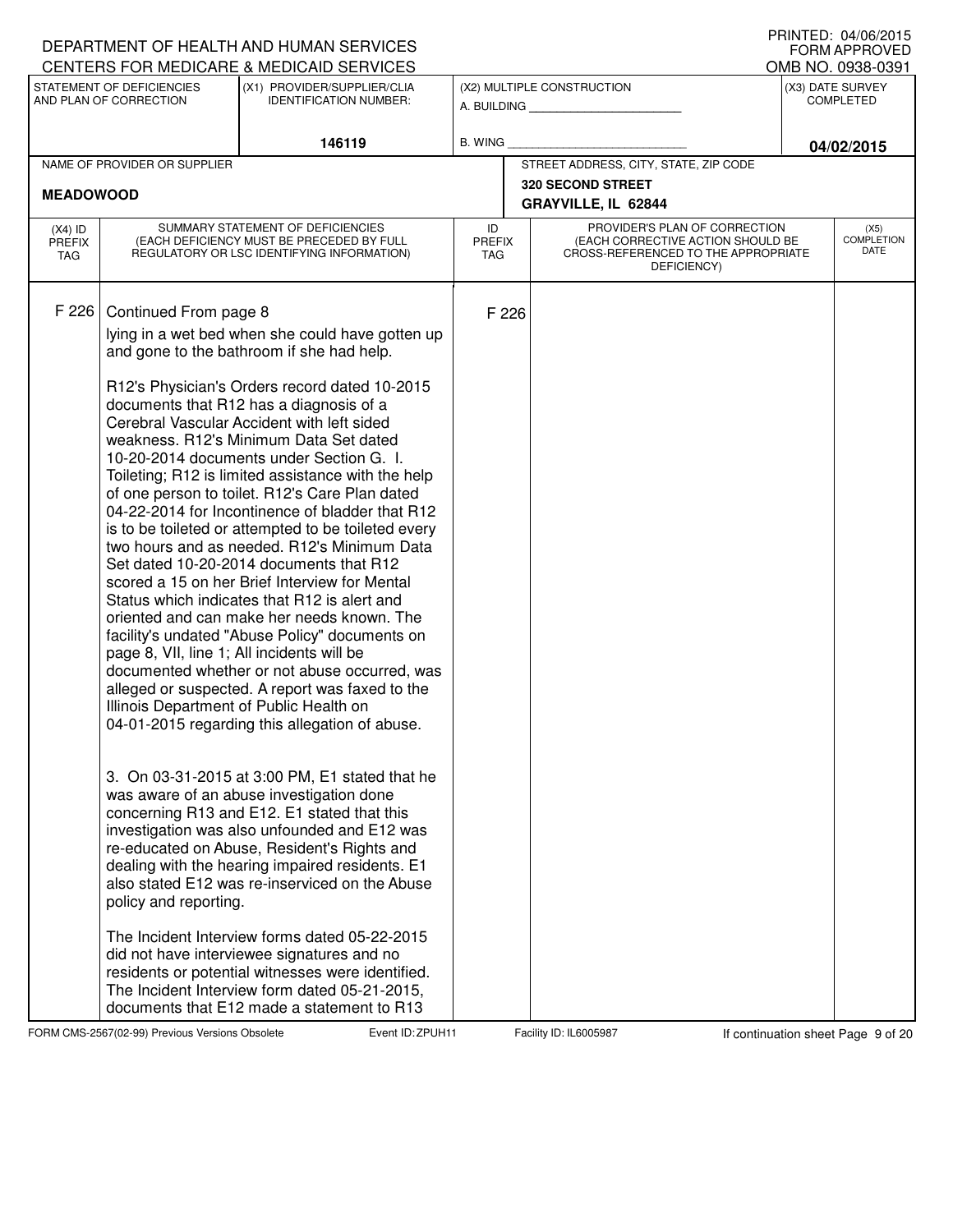|                                          |                                                                                                                                                                                                                                                                                                        | DEPARTMENT OF HEALTH AND HUMAN SERVICES<br>CENTERS FOR MEDICARE & MEDICAID SERVICES                                                                                                                                                                                                                                                                                                                                                                                                                                                                                                                                                                                                                                                                                                                                                                                                                                                                                                                                                                                                                                                                                                                     |                                   |                                                                                                                          | IIUINILLU. U≒/UU/ZUIJ<br><b>FORM APPROVED</b><br>OMB NO. 0938-0391 |
|------------------------------------------|--------------------------------------------------------------------------------------------------------------------------------------------------------------------------------------------------------------------------------------------------------------------------------------------------------|---------------------------------------------------------------------------------------------------------------------------------------------------------------------------------------------------------------------------------------------------------------------------------------------------------------------------------------------------------------------------------------------------------------------------------------------------------------------------------------------------------------------------------------------------------------------------------------------------------------------------------------------------------------------------------------------------------------------------------------------------------------------------------------------------------------------------------------------------------------------------------------------------------------------------------------------------------------------------------------------------------------------------------------------------------------------------------------------------------------------------------------------------------------------------------------------------------|-----------------------------------|--------------------------------------------------------------------------------------------------------------------------|--------------------------------------------------------------------|
|                                          | STATEMENT OF DEFICIENCIES<br>AND PLAN OF CORRECTION                                                                                                                                                                                                                                                    | (X1) PROVIDER/SUPPLIER/CLIA<br><b>IDENTIFICATION NUMBER:</b>                                                                                                                                                                                                                                                                                                                                                                                                                                                                                                                                                                                                                                                                                                                                                                                                                                                                                                                                                                                                                                                                                                                                            |                                   | (X2) MULTIPLE CONSTRUCTION<br>A. BUILDING                                                                                | (X3) DATE SURVEY<br><b>COMPLETED</b>                               |
|                                          |                                                                                                                                                                                                                                                                                                        | 146119                                                                                                                                                                                                                                                                                                                                                                                                                                                                                                                                                                                                                                                                                                                                                                                                                                                                                                                                                                                                                                                                                                                                                                                                  | <b>B. WING</b>                    |                                                                                                                          | 04/02/2015                                                         |
|                                          | NAME OF PROVIDER OR SUPPLIER                                                                                                                                                                                                                                                                           |                                                                                                                                                                                                                                                                                                                                                                                                                                                                                                                                                                                                                                                                                                                                                                                                                                                                                                                                                                                                                                                                                                                                                                                                         |                                   | STREET ADDRESS, CITY, STATE, ZIP CODE                                                                                    |                                                                    |
| <b>MEADOWOOD</b>                         |                                                                                                                                                                                                                                                                                                        |                                                                                                                                                                                                                                                                                                                                                                                                                                                                                                                                                                                                                                                                                                                                                                                                                                                                                                                                                                                                                                                                                                                                                                                                         |                                   | <b>320 SECOND STREET</b><br>GRAYVILLE, IL 62844                                                                          |                                                                    |
| $(X4)$ ID<br><b>PREFIX</b><br><b>TAG</b> |                                                                                                                                                                                                                                                                                                        | SUMMARY STATEMENT OF DEFICIENCIES<br>(EACH DEFICIENCY MUST BE PRECEDED BY FULL<br>REGULATORY OR LSC IDENTIFYING INFORMATION)                                                                                                                                                                                                                                                                                                                                                                                                                                                                                                                                                                                                                                                                                                                                                                                                                                                                                                                                                                                                                                                                            | ID<br><b>PREFIX</b><br><b>TAG</b> | PROVIDER'S PLAN OF CORRECTION<br>(EACH CORRECTIVE ACTION SHOULD BE<br>CROSS-REFERENCED TO THE APPROPRIATE<br>DEFICIENCY) | (X5)<br><b>COMPLETION</b><br>DATE                                  |
| F 226<br>F 322<br>$SS=D$                 | Continued From page 9<br>R13's family had to buy her a lift chair.<br>Officer will report the conclusion of the<br>injuries.<br>interview of witnesses.<br>known facts.<br>willingness to testify of all witness.<br>abuse policy for these investigations.<br>survey.<br><b>RESTORE EATING SKILLS</b> | that she was heavy to lift on and that was why<br>The facility's undated "Abuse Policy" documents<br>on page 8, VII, line 8; The Abuse Prohibition<br>investigation to the Administrator within five<br>working days of the reported incident. The final<br>investigation shall contain the following:<br>1. Name, age, diagnosis and mental status of the<br>resident allegedly abused or neglected.<br>2. The original allegation noting day, time,<br>location, the specific allegation, and by whom,<br>witnesses to the occurrences, circumstances<br>surrounding the occurrence and any noted<br>3. Facts determined during the process of the<br>investigation, review of medical record and<br>4. Conclusion of the investigation based on<br>7. Attach a summary of all interviews conducted,<br>with names, addresses, phone numbers and<br>The facility failed to follow these parts of their<br>The Resident Census and Conditions of residents<br>dated 03-30-2015 documents that there are 44<br>residents living in the facility at the time of this<br>483.25(g)(2) NG TREATMENT/SERVICES -<br>Based on the comprehensive assessment of a<br>resident, the facility must ensure that -- | F 226<br>F 322                    |                                                                                                                          |                                                                    |

FORM CMS-2567(02-99) Previous Versions Obsolete **ZPUH Event ID: ZPUH11** Facility ID: IL6005987 If continuation sheet Page 10 of 20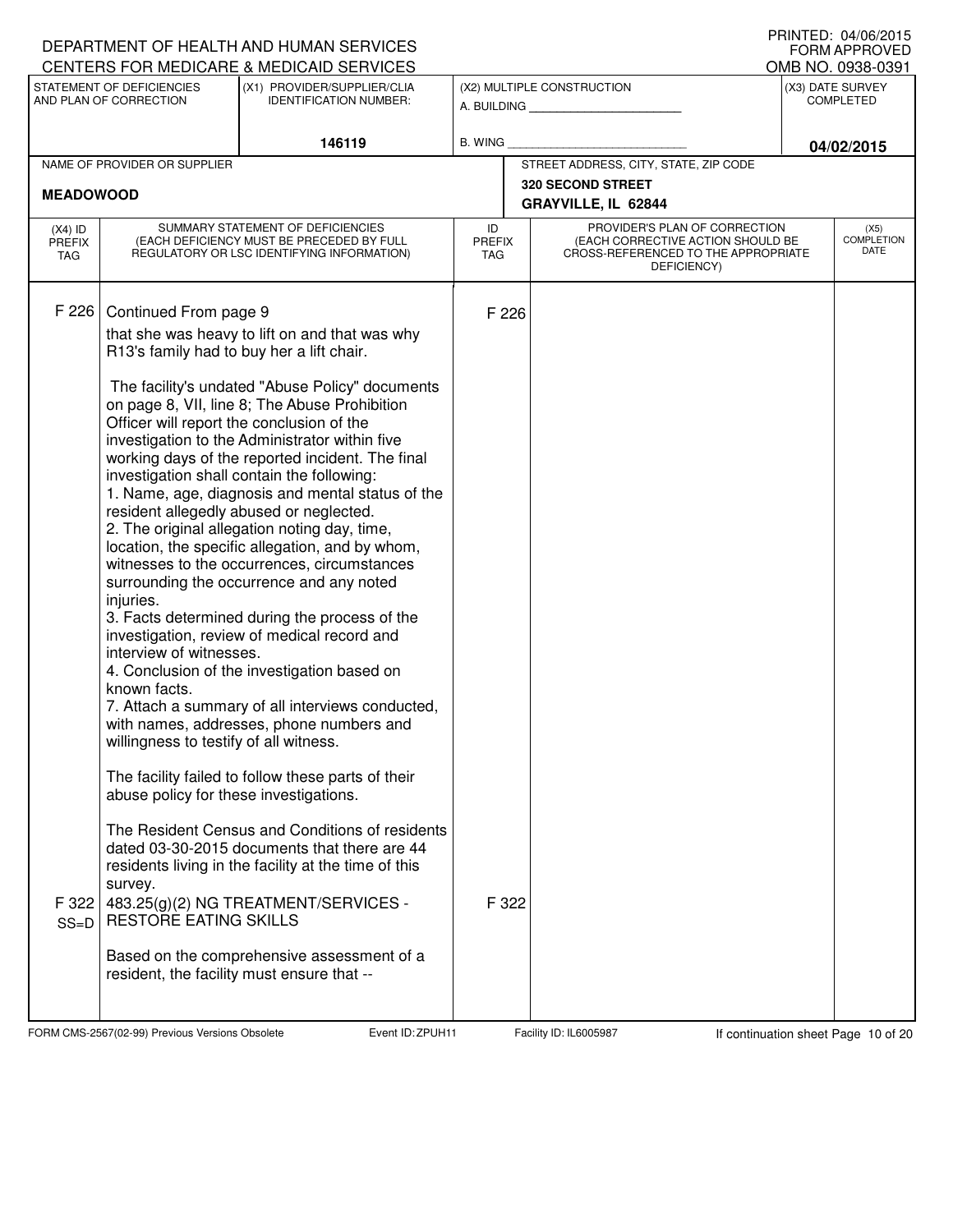|                                          |                                                        | DEPARTMENT OF HEALTH AND HUMAN SERVICES<br>CENTERS FOR MEDICARE & MEDICAID SERVICES                                                                                                                                                                                                                                                                                                                                                                                                                                                                                                                                                                 |                                   |                                                                                                                          | IIUINILLU. U≒/UU/ZUIJ<br><b>FORM APPROVED</b><br>OMB NO. 0938-0391 |
|------------------------------------------|--------------------------------------------------------|-----------------------------------------------------------------------------------------------------------------------------------------------------------------------------------------------------------------------------------------------------------------------------------------------------------------------------------------------------------------------------------------------------------------------------------------------------------------------------------------------------------------------------------------------------------------------------------------------------------------------------------------------------|-----------------------------------|--------------------------------------------------------------------------------------------------------------------------|--------------------------------------------------------------------|
|                                          | STATEMENT OF DEFICIENCIES<br>AND PLAN OF CORRECTION    | (X1) PROVIDER/SUPPLIER/CLIA<br><b>IDENTIFICATION NUMBER:</b>                                                                                                                                                                                                                                                                                                                                                                                                                                                                                                                                                                                        |                                   | (X2) MULTIPLE CONSTRUCTION<br>A. BUILDING AND AN INCOME.                                                                 | (X3) DATE SURVEY<br><b>COMPLETED</b>                               |
|                                          |                                                        | 146119                                                                                                                                                                                                                                                                                                                                                                                                                                                                                                                                                                                                                                              | <b>B. WING</b>                    |                                                                                                                          | 04/02/2015                                                         |
|                                          | NAME OF PROVIDER OR SUPPLIER                           |                                                                                                                                                                                                                                                                                                                                                                                                                                                                                                                                                                                                                                                     |                                   | STREET ADDRESS, CITY, STATE, ZIP CODE                                                                                    |                                                                    |
| <b>MEADOWOOD</b>                         |                                                        |                                                                                                                                                                                                                                                                                                                                                                                                                                                                                                                                                                                                                                                     |                                   | <b>320 SECOND STREET</b><br>GRAYVILLE, IL 62844                                                                          |                                                                    |
| $(X4)$ ID<br><b>PREFIX</b><br><b>TAG</b> |                                                        | SUMMARY STATEMENT OF DEFICIENCIES<br>(EACH DEFICIENCY MUST BE PRECEDED BY FULL<br>REGULATORY OR LSC IDENTIFYING INFORMATION)                                                                                                                                                                                                                                                                                                                                                                                                                                                                                                                        | ID<br><b>PREFIX</b><br><b>TAG</b> | PROVIDER'S PLAN OF CORRECTION<br>(EACH CORRECTIVE ACTION SHOULD BE<br>CROSS-REFERENCED TO THE APPROPRIATE<br>DEFICIENCY) | (X5)<br><b>COMPLETION</b><br><b>DATE</b>                           |
| F 322                                    | Continued From page 10<br>unavoidable; and<br>skills.  | (1) A resident who has been able to eat enough<br>alone or with assistance is not fed by naso gastric<br>tube unless the resident 's clinical condition<br>demonstrates that use of a naso gastric tube was<br>(2) A resident who is fed by a naso-gastric or<br>gastrostomy tube receives the appropriate<br>treatment and services to prevent aspiration<br>pneumonia, diarrhea, vomiting, dehydration,<br>metabolic abnormalities, and nasal-pharyngeal<br>ulcers and to restore, if possible, normal eating                                                                                                                                     | F 322                             |                                                                                                                          |                                                                    |
|                                          | by:<br>tube, in the sample of 11.<br>Findings include: | This REQUIREMENT is not met as evidenced<br>Based on record review, interview and<br>observation, the facility failed to accurately<br>record the total fluid intake and output for 1 of 1<br>residents, (R1) reviewed who are dependent<br>on staff to receive all nutrition through a gastric<br>1. The March 2013 Physician Order Sheet notes<br>R1 is in a coma and cannot eat or drink any thing<br>by mouth. The Physician Order notes R1 had<br>an indwelling urinary catheter. The Physicians<br>Orders notes R1 is to receive, 1200 cubic<br>centimeters (cc) of water in 24 hours plus an<br>additional 540 cc of water with medications. |                                   |                                                                                                                          |                                                                    |

FORM CMS-2567(02-99) Previous Versions Obsolete **ZAPUH Event ID: ZPUH11** Facility ID: IL6005987 If continuation sheet Page 11 of 20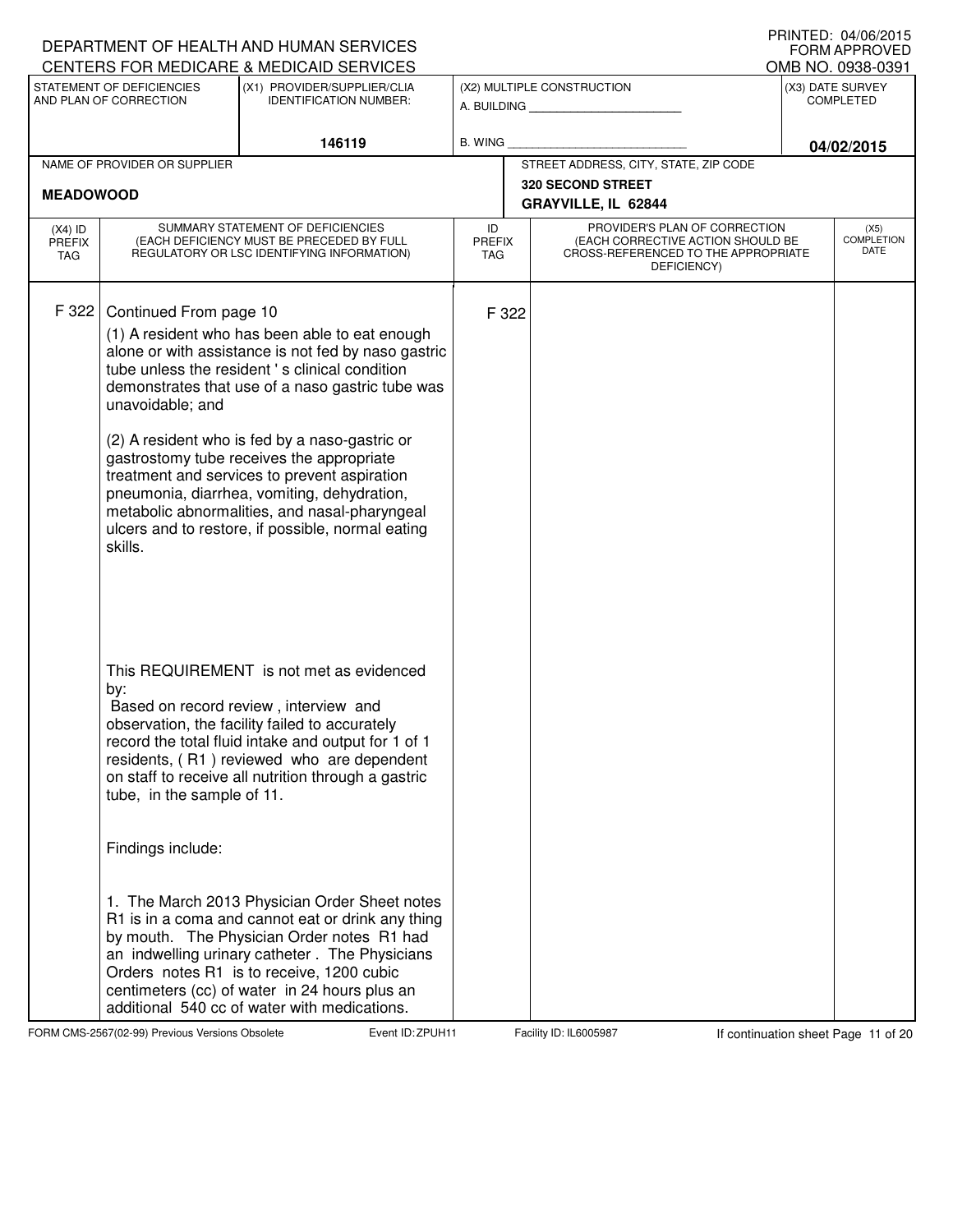|                                   |                                                                                                                                                    | DEPARTMENT OF HEALTH AND HUMAN SERVICES                                                                                                                                                                                                                                                                                                                                                                                                                                                                                                                                                                                                                                                                                                                                                                                                                                                                                                                                                                                                                                                                                                                                                                                                                                                                                                                            |                                   |                                                                                                                          | <b>FORM APPROVED</b>                  |
|-----------------------------------|----------------------------------------------------------------------------------------------------------------------------------------------------|--------------------------------------------------------------------------------------------------------------------------------------------------------------------------------------------------------------------------------------------------------------------------------------------------------------------------------------------------------------------------------------------------------------------------------------------------------------------------------------------------------------------------------------------------------------------------------------------------------------------------------------------------------------------------------------------------------------------------------------------------------------------------------------------------------------------------------------------------------------------------------------------------------------------------------------------------------------------------------------------------------------------------------------------------------------------------------------------------------------------------------------------------------------------------------------------------------------------------------------------------------------------------------------------------------------------------------------------------------------------|-----------------------------------|--------------------------------------------------------------------------------------------------------------------------|---------------------------------------|
|                                   | STATEMENT OF DEFICIENCIES                                                                                                                          | CENTERS FOR MEDICARE & MEDICAID SERVICES<br>(X1) PROVIDER/SUPPLIER/CLIA                                                                                                                                                                                                                                                                                                                                                                                                                                                                                                                                                                                                                                                                                                                                                                                                                                                                                                                                                                                                                                                                                                                                                                                                                                                                                            |                                   | (X2) MULTIPLE CONSTRUCTION                                                                                               | OMB NO. 0938-0391<br>(X3) DATE SURVEY |
|                                   | AND PLAN OF CORRECTION                                                                                                                             | <b>IDENTIFICATION NUMBER:</b>                                                                                                                                                                                                                                                                                                                                                                                                                                                                                                                                                                                                                                                                                                                                                                                                                                                                                                                                                                                                                                                                                                                                                                                                                                                                                                                                      |                                   | A. BUILDING                                                                                                              | <b>COMPLETED</b>                      |
|                                   |                                                                                                                                                    | 146119                                                                                                                                                                                                                                                                                                                                                                                                                                                                                                                                                                                                                                                                                                                                                                                                                                                                                                                                                                                                                                                                                                                                                                                                                                                                                                                                                             | B. WING                           |                                                                                                                          | 04/02/2015                            |
|                                   | NAME OF PROVIDER OR SUPPLIER                                                                                                                       |                                                                                                                                                                                                                                                                                                                                                                                                                                                                                                                                                                                                                                                                                                                                                                                                                                                                                                                                                                                                                                                                                                                                                                                                                                                                                                                                                                    |                                   | STREET ADDRESS, CITY, STATE, ZIP CODE                                                                                    |                                       |
| <b>MEADOWOOD</b>                  |                                                                                                                                                    |                                                                                                                                                                                                                                                                                                                                                                                                                                                                                                                                                                                                                                                                                                                                                                                                                                                                                                                                                                                                                                                                                                                                                                                                                                                                                                                                                                    |                                   | 320 SECOND STREET<br>GRAYVILLE, IL 62844                                                                                 |                                       |
| $(X4)$ ID<br><b>PREFIX</b><br>TAG |                                                                                                                                                    | SUMMARY STATEMENT OF DEFICIENCIES<br>(EACH DEFICIENCY MUST BE PRECEDED BY FULL<br>REGULATORY OR LSC IDENTIFYING INFORMATION)                                                                                                                                                                                                                                                                                                                                                                                                                                                                                                                                                                                                                                                                                                                                                                                                                                                                                                                                                                                                                                                                                                                                                                                                                                       | ID<br><b>PREFIX</b><br><b>TAG</b> | PROVIDER'S PLAN OF CORRECTION<br>(EACH CORRECTIVE ACTION SHOULD BE<br>CROSS-REFERENCED TO THE APPROPRIATE<br>DEFICIENCY) | (X5)<br><b>COMPLETION</b><br>DATE     |
| F 322<br>F 363<br>$SS = F$        | Continued From page 11<br>or output for R1.<br>infection.<br>when the flushes are given.<br>urine present in a collection bag.<br>ADVANCE/FOLLOWED | According to the Physicians orders between<br>6:00 AM to 6:00 PM, R1 should receive 960 cc of<br>water. Between 6:00 PM to 6:00 AM shift R1<br>should receive 780 cc of water. The March 2015<br>Intake and Output record March 01 through<br>March 30 notes R1 only received 400 to 800 cc<br>of water flushes for both shifts. The Intake and<br>Output Sheet for March 01 through March 04<br>2015 notes 9 of 32 areas to document intake<br>or output were blank. The January and<br>February 2015 Intake and Output Sheets do not<br>reflect the accurate amount of water flushes R1 is<br>to receive. The February 2015 Intake and Output<br>Sheet notes 11 of 64 areas do not record intake<br>A hospital History and Physical record notes R1<br>was treated for Urinary Tract Infection and<br>Dehydration on 02/19/15. On 0310/15 R1<br>received antibiotic therapy to treat a urinary tract<br>During an interview with E2 (Director of Nursing)<br>at 9:10 AM on 04/012/15, she said the Intake<br>and Output sheets currently in use are not set up<br>to record intake and out put for a resident who<br>has a gastric tube feeding. . E2 did say the<br>medication administration record does record<br>During an observation on 03/31/15 at 12:30 PM,<br>there was approximately 400 cc of straw colored<br>483.35(c) MENUS MEET RES NEEDS/PREP IN | F 322<br>F 363                    |                                                                                                                          |                                       |
|                                   |                                                                                                                                                    | Menus must meet the nutritional needs of<br>residents in accordance with the recommended                                                                                                                                                                                                                                                                                                                                                                                                                                                                                                                                                                                                                                                                                                                                                                                                                                                                                                                                                                                                                                                                                                                                                                                                                                                                           |                                   |                                                                                                                          |                                       |

FORM CMS-2567(02-99) Previous Versions Obsolete **Zapility Event ID: ZPUH11** Facility ID: IL6005987 If continuation sheet Page 12 of 20

DEPARTMENT OF HEALTH AND HUMAN SERVICES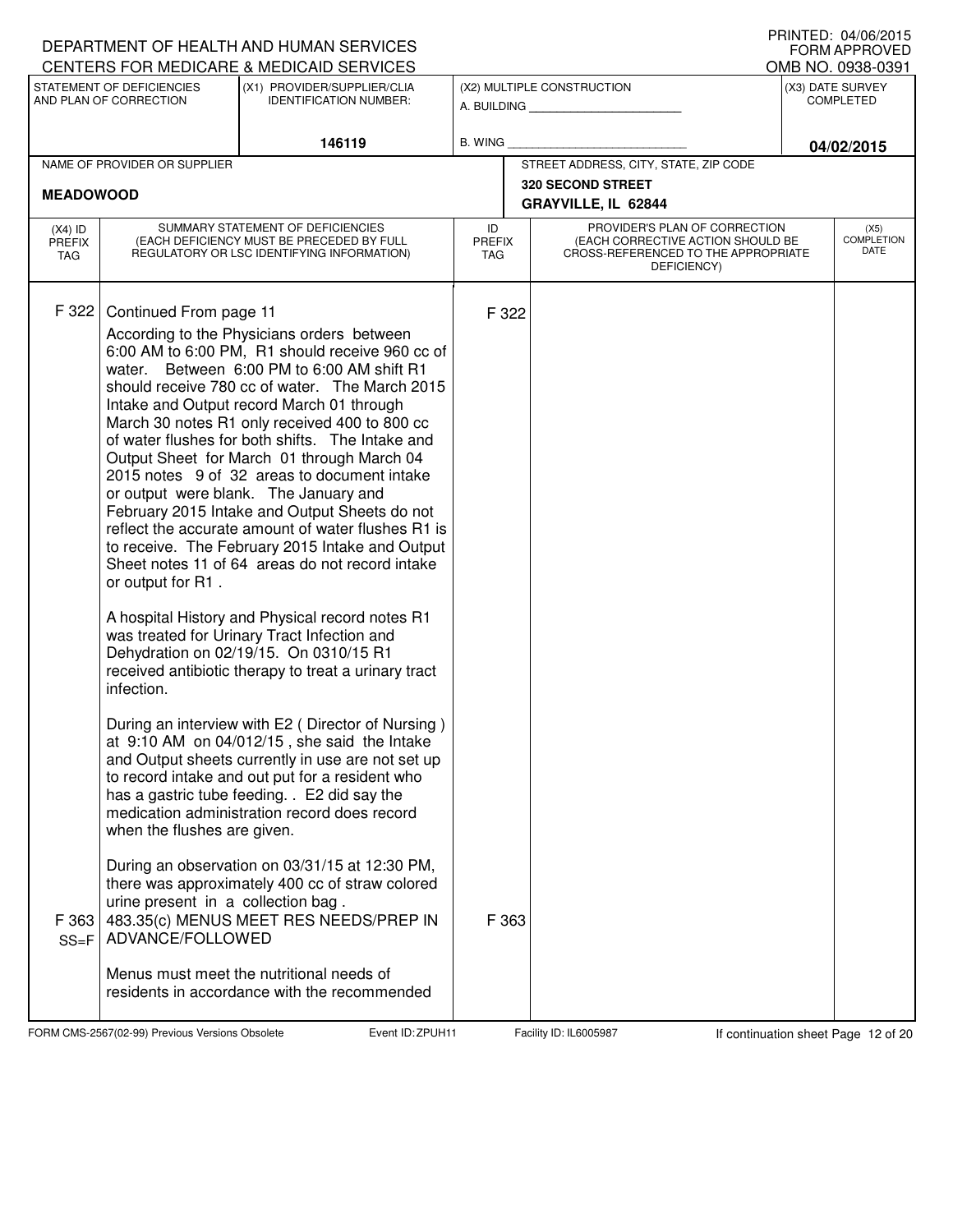|                                          |                                                     | DEPARTMENT OF HEALTH AND HUMAN SERVICES<br>CENTERS FOR MEDICARE & MEDICAID SERVICES                                                                                                                                                                                                                                                                                                                                                                                                                                                                                                                                                                                                                                                                                                                                                                                                                                                                                  |                                   |                                                                                                                          | IIUINILLU. U≒/UU/ZUIJ<br><b>FORM APPROVED</b><br>OMB NO. 0938-0391 |
|------------------------------------------|-----------------------------------------------------|----------------------------------------------------------------------------------------------------------------------------------------------------------------------------------------------------------------------------------------------------------------------------------------------------------------------------------------------------------------------------------------------------------------------------------------------------------------------------------------------------------------------------------------------------------------------------------------------------------------------------------------------------------------------------------------------------------------------------------------------------------------------------------------------------------------------------------------------------------------------------------------------------------------------------------------------------------------------|-----------------------------------|--------------------------------------------------------------------------------------------------------------------------|--------------------------------------------------------------------|
|                                          | STATEMENT OF DEFICIENCIES<br>AND PLAN OF CORRECTION | (X1) PROVIDER/SUPPLIER/CLIA<br><b>IDENTIFICATION NUMBER:</b>                                                                                                                                                                                                                                                                                                                                                                                                                                                                                                                                                                                                                                                                                                                                                                                                                                                                                                         |                                   | (X2) MULTIPLE CONSTRUCTION<br>A. BUILDING <b>A.</b> BUILDING                                                             | (X3) DATE SURVEY<br><b>COMPLETED</b>                               |
|                                          |                                                     | 146119                                                                                                                                                                                                                                                                                                                                                                                                                                                                                                                                                                                                                                                                                                                                                                                                                                                                                                                                                               | <b>B. WING</b>                    |                                                                                                                          | 04/02/2015                                                         |
|                                          | NAME OF PROVIDER OR SUPPLIER                        |                                                                                                                                                                                                                                                                                                                                                                                                                                                                                                                                                                                                                                                                                                                                                                                                                                                                                                                                                                      |                                   | STREET ADDRESS, CITY, STATE, ZIP CODE                                                                                    |                                                                    |
| <b>MEADOWOOD</b>                         |                                                     |                                                                                                                                                                                                                                                                                                                                                                                                                                                                                                                                                                                                                                                                                                                                                                                                                                                                                                                                                                      |                                   | 320 SECOND STREET                                                                                                        |                                                                    |
|                                          |                                                     |                                                                                                                                                                                                                                                                                                                                                                                                                                                                                                                                                                                                                                                                                                                                                                                                                                                                                                                                                                      |                                   | GRAYVILLE, IL 62844                                                                                                      |                                                                    |
| $(X4)$ ID<br><b>PREFIX</b><br><b>TAG</b> |                                                     | SUMMARY STATEMENT OF DEFICIENCIES<br>(EACH DEFICIENCY MUST BE PRECEDED BY FULL<br>REGULATORY OR LSC IDENTIFYING INFORMATION)                                                                                                                                                                                                                                                                                                                                                                                                                                                                                                                                                                                                                                                                                                                                                                                                                                         | ID<br><b>PREFIX</b><br><b>TAG</b> | PROVIDER'S PLAN OF CORRECTION<br>(EACH CORRECTIVE ACTION SHOULD BE<br>CROSS-REFERENCED TO THE APPROPRIATE<br>DEFICIENCY) | (X5)<br><b>COMPLETION</b><br>DATE                                  |
| F 363                                    | Continued From page 12<br>and be followed.          | dietary allowances of the Food and Nutrition<br>Board of the National Research Council, National<br>Academy of Sciences; be prepared in advance;                                                                                                                                                                                                                                                                                                                                                                                                                                                                                                                                                                                                                                                                                                                                                                                                                     | F 363                             |                                                                                                                          |                                                                    |
|                                          | by:                                                 | This REQUIREMENT is not met as evidenced<br>Based on observation, record review and<br>interview, the facility failed to follow the<br>preplanned spreadsheet menu. This has the<br>potential to affect all 44 residents in the facility.                                                                                                                                                                                                                                                                                                                                                                                                                                                                                                                                                                                                                                                                                                                            |                                   |                                                                                                                          |                                                                    |
|                                          | Findings include:                                   |                                                                                                                                                                                                                                                                                                                                                                                                                                                                                                                                                                                                                                                                                                                                                                                                                                                                                                                                                                      |                                   |                                                                                                                          |                                                                    |
|                                          | facility had a census of 44 residents.              | The facility's Resident Census and Conditions of<br>Residents form, dated, 3/30/15 documented the                                                                                                                                                                                                                                                                                                                                                                                                                                                                                                                                                                                                                                                                                                                                                                                                                                                                    |                                   |                                                                                                                          |                                                                    |
|                                          | amount of ground meat served.                       | 1. The spreadsheet menu for the noon meal of<br>3/31/15 called for the service of a #8 scoop of<br>ground Peppered Beef Patty with 2 ounce sauce<br>and the pureed meat called for the service of #8<br>scoop of pureed peppered beef patty. E16 (cook)<br>was asked during the meal service that began at<br>11:30am how the pureed meat was prepared.<br>E16 stated she cooked a 5 pound chub of regular<br>ground beef for use for the ground and pureed<br>meat service. E16 was observed to serve the<br>ground meat from a small spoodle (size<br>unknown, the plastic was melted on the label).<br>The beef chunks were in a broth of some type.<br>E16 scooped approximately 1 to 11/2 spoodle of<br>the ground meat into a bowl, ladle broth from the<br>regular pepper steak container onto the ground<br>meat. When asked, E16 could not identify the<br>E16 was questioned about the preparation of the<br>pureed meat, E16 indicated she used the plain |                                   |                                                                                                                          |                                                                    |

FORM CMS-2567(02-99) Previous Versions Obsolete **ZPUH Event ID: ZPUH11** Facility ID: IL6005987 If continuation sheet Page 13 of 20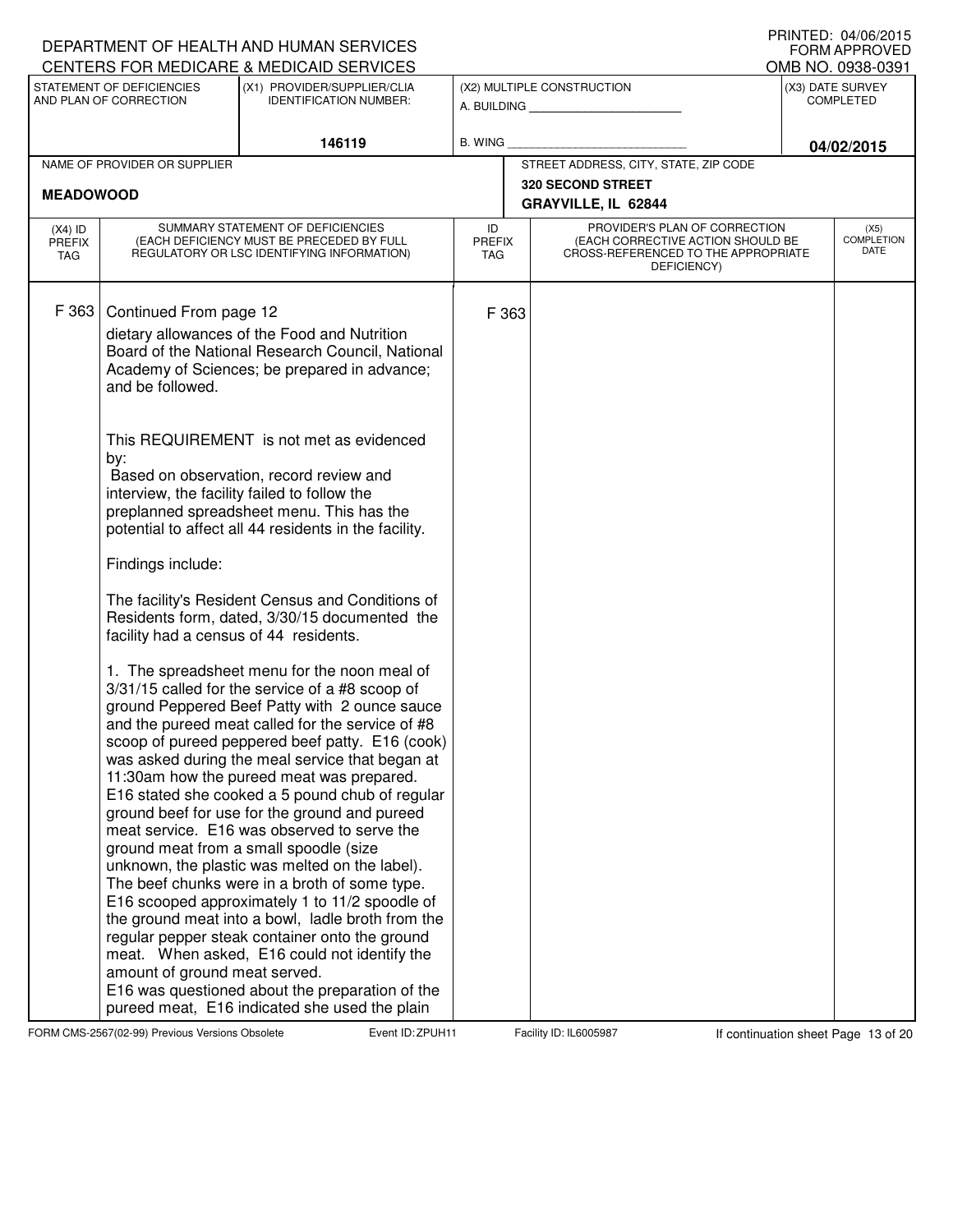|                                   |                                                                                                                          | DEPARTMENT OF HEALTH AND HUMAN SERVICES<br>CENTERS FOR MEDICARE & MEDICAID SERVICES                                                                                                                                                                                                                                                                                                                                                                                                                                                                                                                                                                                                                                                                                                                                                                                                                                                                                                                                                                                                                                                                                                                                                                                                                                                                                                                                                                                                                                                                                                                                                                                                                                   |                                   |       |                                                                                                                          | IIIIIIILD. ∪ <del>I</del> /UU/LUIJ<br><b>FORM APPROVED</b><br>OMB NO. 0938-0391 |
|-----------------------------------|--------------------------------------------------------------------------------------------------------------------------|-----------------------------------------------------------------------------------------------------------------------------------------------------------------------------------------------------------------------------------------------------------------------------------------------------------------------------------------------------------------------------------------------------------------------------------------------------------------------------------------------------------------------------------------------------------------------------------------------------------------------------------------------------------------------------------------------------------------------------------------------------------------------------------------------------------------------------------------------------------------------------------------------------------------------------------------------------------------------------------------------------------------------------------------------------------------------------------------------------------------------------------------------------------------------------------------------------------------------------------------------------------------------------------------------------------------------------------------------------------------------------------------------------------------------------------------------------------------------------------------------------------------------------------------------------------------------------------------------------------------------------------------------------------------------------------------------------------------------|-----------------------------------|-------|--------------------------------------------------------------------------------------------------------------------------|---------------------------------------------------------------------------------|
|                                   | STATEMENT OF DEFICIENCIES<br>AND PLAN OF CORRECTION                                                                      | (X1) PROVIDER/SUPPLIER/CLIA<br><b>IDENTIFICATION NUMBER:</b>                                                                                                                                                                                                                                                                                                                                                                                                                                                                                                                                                                                                                                                                                                                                                                                                                                                                                                                                                                                                                                                                                                                                                                                                                                                                                                                                                                                                                                                                                                                                                                                                                                                          |                                   |       | (X2) MULTIPLE CONSTRUCTION<br>A. BUILDING                                                                                | (X3) DATE SURVEY<br><b>COMPLETED</b>                                            |
|                                   |                                                                                                                          | 146119                                                                                                                                                                                                                                                                                                                                                                                                                                                                                                                                                                                                                                                                                                                                                                                                                                                                                                                                                                                                                                                                                                                                                                                                                                                                                                                                                                                                                                                                                                                                                                                                                                                                                                                | B. WING                           |       |                                                                                                                          | 04/02/2015                                                                      |
|                                   | NAME OF PROVIDER OR SUPPLIER                                                                                             |                                                                                                                                                                                                                                                                                                                                                                                                                                                                                                                                                                                                                                                                                                                                                                                                                                                                                                                                                                                                                                                                                                                                                                                                                                                                                                                                                                                                                                                                                                                                                                                                                                                                                                                       |                                   |       | STREET ADDRESS, CITY, STATE, ZIP CODE                                                                                    |                                                                                 |
| <b>MEADOWOOD</b>                  |                                                                                                                          |                                                                                                                                                                                                                                                                                                                                                                                                                                                                                                                                                                                                                                                                                                                                                                                                                                                                                                                                                                                                                                                                                                                                                                                                                                                                                                                                                                                                                                                                                                                                                                                                                                                                                                                       |                                   |       | <b>320 SECOND STREET</b><br>GRAYVILLE, IL 62844                                                                          |                                                                                 |
| $(X4)$ ID<br><b>PREFIX</b><br>TAG |                                                                                                                          | SUMMARY STATEMENT OF DEFICIENCIES<br>(EACH DEFICIENCY MUST BE PRECEDED BY FULL<br>REGULATORY OR LSC IDENTIFYING INFORMATION)                                                                                                                                                                                                                                                                                                                                                                                                                                                                                                                                                                                                                                                                                                                                                                                                                                                                                                                                                                                                                                                                                                                                                                                                                                                                                                                                                                                                                                                                                                                                                                                          | ID<br><b>PREFIX</b><br><b>TAG</b> |       | PROVIDER'S PLAN OF CORRECTION<br>(EACH CORRECTIVE ACTION SHOULD BE<br>CROSS-REFERENCED TO THE APPROPRIATE<br>DEFICIENCY) | (X5)<br><b>COMPLETION</b><br>DATE                                               |
| F 363                             | Continued From page 13<br>water and beef base.<br>sour cream as the menu stated.<br>looking forward to the baked potato. | ground beef and not the peppered beef patties.<br>Review of the recipes for the ground meat called<br>for the use of the beef patties that had been<br>cooked and placed in the prepared broth that was<br>made from tomatoes, onion, garlic, fresh sliced<br>bell peppers. The recipe for the pureed meat<br>called for the use of a peppered beef patty with<br>2. The spreadsheet menu called for the service<br>of baked potatoes and sour cream for all diets.<br>The prepared foods on the steam table during<br>the meal service included baked potatoes as well<br>as mashed potatoes. E16 was observed to serve<br>the baked potatoes to the regular, mechanical<br>soft and low concentrated sweets diets and to<br>serve mashed potatoes for the pureed diets. E16<br>indicated the mashed potatoes were not made<br>from the baked potatoes made for all of the other<br>diets. Also, the pureed trays did not receive the<br>3. With nine trays left for service during the noon<br>meal of 3/31/14 there were no whole baked<br>potatoes left. The remaining trays were served<br>the mashed potatoes. R16 was one of the nine<br>individuals who did not get a baked potato. When<br>questioned R16 stated at 12:25pm that she was<br>served mashed potatoes and that she had been<br>4. The spreadsheet menu called for the service<br>of bread and margarine for all diets served by the<br>facility. All of the prepared diets were served<br>wheat bread and margarine regardless of<br>preference during the noon meal of 3/31/15. E17<br>(cook) stated during the meal service that began<br>at 11:30am that they were out of white bread.<br>Review of the diet orders for all of the residents |                                   | F 363 |                                                                                                                          |                                                                                 |

FORM CMS-2567(02-99) Previous Versions Obsolete **Zapility Event ID: ZPUH11** Facility ID: IL6005987 If continuation sheet Page 14 of 20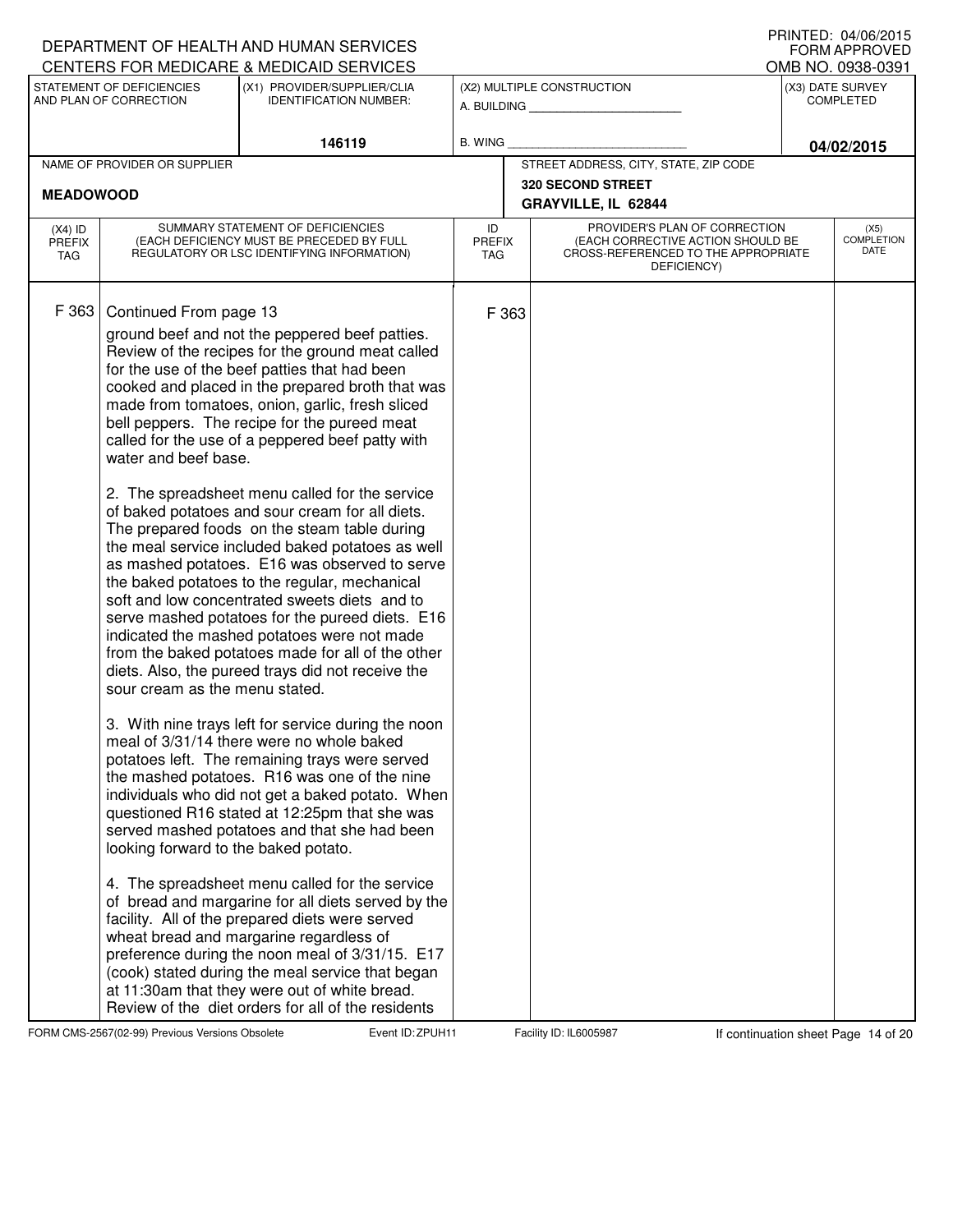|                                          |                                                                                                                                                                                                                | DEPARTMENT OF HEALTH AND HUMAN SERVICES<br>CENTERS FOR MEDICARE & MEDICAID SERVICES                                                                                                                                                                                                                                                                                                                                                                                                                                                                                                                                                                                                                                                                                                                                                                                                                                                                                                                                                                                                                                                                                                                                                |                                   |                                                                                                                          | IIIIIIILLU. UH/UU/LUIJ<br><b>FORM APPROVED</b><br>OMB NO. 0938-0391 |
|------------------------------------------|----------------------------------------------------------------------------------------------------------------------------------------------------------------------------------------------------------------|------------------------------------------------------------------------------------------------------------------------------------------------------------------------------------------------------------------------------------------------------------------------------------------------------------------------------------------------------------------------------------------------------------------------------------------------------------------------------------------------------------------------------------------------------------------------------------------------------------------------------------------------------------------------------------------------------------------------------------------------------------------------------------------------------------------------------------------------------------------------------------------------------------------------------------------------------------------------------------------------------------------------------------------------------------------------------------------------------------------------------------------------------------------------------------------------------------------------------------|-----------------------------------|--------------------------------------------------------------------------------------------------------------------------|---------------------------------------------------------------------|
|                                          | STATEMENT OF DEFICIENCIES<br>AND PLAN OF CORRECTION                                                                                                                                                            | (X1) PROVIDER/SUPPLIER/CLIA<br><b>IDENTIFICATION NUMBER:</b>                                                                                                                                                                                                                                                                                                                                                                                                                                                                                                                                                                                                                                                                                                                                                                                                                                                                                                                                                                                                                                                                                                                                                                       |                                   | (X2) MULTIPLE CONSTRUCTION<br>A. BUILDING                                                                                | (X3) DATE SURVEY<br><b>COMPLETED</b>                                |
|                                          |                                                                                                                                                                                                                | 146119                                                                                                                                                                                                                                                                                                                                                                                                                                                                                                                                                                                                                                                                                                                                                                                                                                                                                                                                                                                                                                                                                                                                                                                                                             | B. WING                           |                                                                                                                          | 04/02/2015                                                          |
| <b>MEADOWOOD</b>                         | NAME OF PROVIDER OR SUPPLIER                                                                                                                                                                                   |                                                                                                                                                                                                                                                                                                                                                                                                                                                                                                                                                                                                                                                                                                                                                                                                                                                                                                                                                                                                                                                                                                                                                                                                                                    |                                   | STREET ADDRESS, CITY, STATE, ZIP CODE<br>320 SECOND STREET<br>GRAYVILLE, IL 62844                                        |                                                                     |
| $(X4)$ ID<br><b>PREFIX</b><br><b>TAG</b> |                                                                                                                                                                                                                | SUMMARY STATEMENT OF DEFICIENCIES<br>(EACH DEFICIENCY MUST BE PRECEDED BY FULL<br>REGULATORY OR LSC IDENTIFYING INFORMATION)                                                                                                                                                                                                                                                                                                                                                                                                                                                                                                                                                                                                                                                                                                                                                                                                                                                                                                                                                                                                                                                                                                       | ID<br><b>PREFIX</b><br><b>TAG</b> | PROVIDER'S PLAN OF CORRECTION<br>(EACH CORRECTIVE ACTION SHOULD BE<br>CROSS-REFERENCED TO THE APPROPRIATE<br>DEFICIENCY) | (X5)<br><b>COMPLETION</b><br>DATE                                   |
| F 363<br>F 366<br>$SS = F$               | Continued From page 14<br>had been added to the pureed carrots.<br>NUTRITIVE VALUE<br>residents who refuse food served.<br>by:<br>the facility.<br>Findings include:<br>facility had a census of 44 residents. | included R17 to have a low fiber diet that would<br>not include wheat bread. The pureed diet called<br>for pureed buttered bread. There was no pureed<br>bread served during the noon meal observation<br>on 3/31/15 beginning at 11:30am. E16 was<br>questioned and asked about the pureed bread<br>during the meal service. E16 stated the bread<br>E7 (Dietary Manager) stated on 4/2/15 at 9:30am<br>that the menus and available recipes should have<br>been followed and that the appropriate products<br>should have been served per each residents diet<br>order. E7 indicated they do have a local store<br>where items in short supply could be purchased.<br>483.35(d)(4) SUBSTITUTES OF SIMILAR<br>Each resident receives and the facility provides<br>substitutes offered of similar nutritive value to<br>This REQUIREMENT is not met as evidenced<br>Based on observation, record review and<br>interview, the facility failed to provide food<br>substitutes of similar nutritive value for residents.<br>This has the potential to affect all 44 residents in<br>The facility's Resident Census and Conditions of<br>Residents form dated, 3/30/15 documented the<br>1. The spreadsheet menu for the noon meal of | F 363<br>F 366                    |                                                                                                                          |                                                                     |

FORM CMS-2567(02-99) Previous Versions Obsolete **ZPUH Event ID: ZPUH11** Facility ID: IL6005987 If continuation sheet Page 15 of 20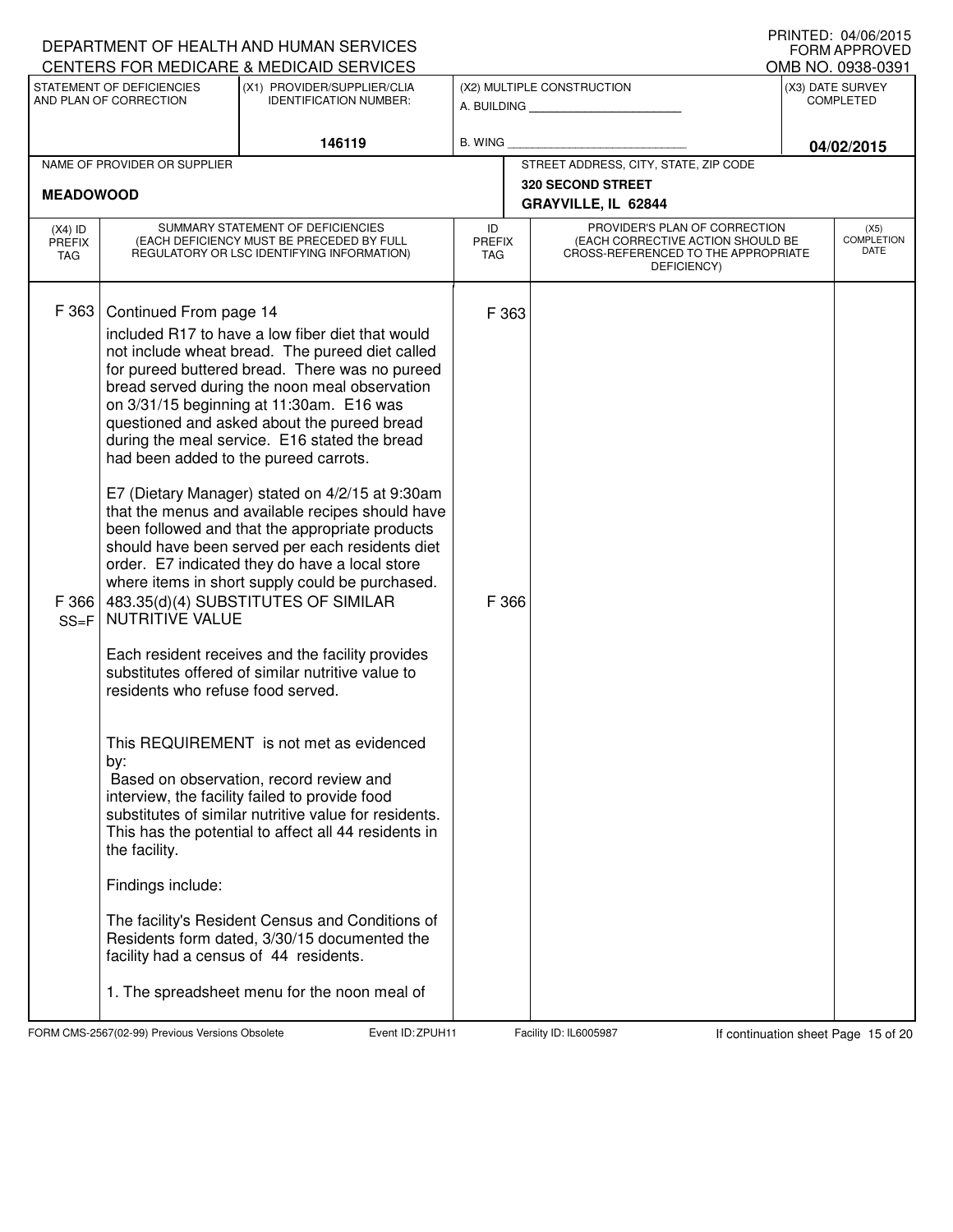|                                          |                                                                                                                                                                                          | DEPARTMENT OF HEALTH AND HUMAN SERVICES<br>CENTERS FOR MEDICARE & MEDICAID SERVICES                                                                                                                                                                                                                                                                                                                                                                                                                                                                                                                                                                                                                                                                                                                                                                                                                                                                                                                                                                                                                                                                                                                                                                                                                                                                                                                                                                                         | U INIVILLU. UH/UU/LUIJ<br>FORM APPROVED<br>OMB NO. 0938-0391 |                                                                                                                          |  |                                      |  |  |
|------------------------------------------|------------------------------------------------------------------------------------------------------------------------------------------------------------------------------------------|-----------------------------------------------------------------------------------------------------------------------------------------------------------------------------------------------------------------------------------------------------------------------------------------------------------------------------------------------------------------------------------------------------------------------------------------------------------------------------------------------------------------------------------------------------------------------------------------------------------------------------------------------------------------------------------------------------------------------------------------------------------------------------------------------------------------------------------------------------------------------------------------------------------------------------------------------------------------------------------------------------------------------------------------------------------------------------------------------------------------------------------------------------------------------------------------------------------------------------------------------------------------------------------------------------------------------------------------------------------------------------------------------------------------------------------------------------------------------------|--------------------------------------------------------------|--------------------------------------------------------------------------------------------------------------------------|--|--------------------------------------|--|--|
|                                          | STATEMENT OF DEFICIENCIES<br>AND PLAN OF CORRECTION                                                                                                                                      | (X1) PROVIDER/SUPPLIER/CLIA<br><b>IDENTIFICATION NUMBER:</b>                                                                                                                                                                                                                                                                                                                                                                                                                                                                                                                                                                                                                                                                                                                                                                                                                                                                                                                                                                                                                                                                                                                                                                                                                                                                                                                                                                                                                |                                                              | (X2) MULTIPLE CONSTRUCTION<br>A. BUILDING                                                                                |  | (X3) DATE SURVEY<br><b>COMPLETED</b> |  |  |
|                                          |                                                                                                                                                                                          | 146119                                                                                                                                                                                                                                                                                                                                                                                                                                                                                                                                                                                                                                                                                                                                                                                                                                                                                                                                                                                                                                                                                                                                                                                                                                                                                                                                                                                                                                                                      | B. WING                                                      |                                                                                                                          |  | 04/02/2015                           |  |  |
| <b>MEADOWOOD</b>                         | NAME OF PROVIDER OR SUPPLIER                                                                                                                                                             |                                                                                                                                                                                                                                                                                                                                                                                                                                                                                                                                                                                                                                                                                                                                                                                                                                                                                                                                                                                                                                                                                                                                                                                                                                                                                                                                                                                                                                                                             |                                                              | STREET ADDRESS, CITY, STATE, ZIP CODE<br>320 SECOND STREET<br>GRAYVILLE, IL 62844                                        |  |                                      |  |  |
| $(X4)$ ID<br><b>PREFIX</b><br><b>TAG</b> |                                                                                                                                                                                          | SUMMARY STATEMENT OF DEFICIENCIES<br>(EACH DEFICIENCY MUST BE PRECEDED BY FULL<br>REGULATORY OR LSC IDENTIFYING INFORMATION)                                                                                                                                                                                                                                                                                                                                                                                                                                                                                                                                                                                                                                                                                                                                                                                                                                                                                                                                                                                                                                                                                                                                                                                                                                                                                                                                                | ID<br><b>PREFIX</b><br><b>TAG</b>                            | PROVIDER'S PLAN OF CORRECTION<br>(EACH CORRECTIVE ACTION SHOULD BE<br>CROSS-REFERENCED TO THE APPROPRIATE<br>DEFICIENCY) |  | (X5)<br><b>COMPLETION</b><br>DATE    |  |  |
| F 366<br>F441<br>$SS=D$                  | Continued From page 15<br>diets.<br>the pudding instead.<br>SPREAD, LINENS<br>of disease and infection.<br>(a) Infection Control Program<br>Program under which it -<br>in the facility; | 3/31/15 called for the service of carrots to all diets<br>provided by the facility. At 11:35am the steam<br>table of food for the noon meal service contained<br>sliced carrots and pureed carrots for service.<br>When questioned E16 (cook) indicated that<br>creamed corn was the substitute vegetable for all<br>2. The spreadsheet menu for the noon meal of<br>3/31/15 called for the service of fruited gelatin for<br>all diets provided by the facility. The dessert for<br>the pureed diets called for pureed fruited gelatin<br>and the Low Concentrated Sweets diet called for<br>1/2 portion of the gelatin. The trays provided for<br>the 5 pureed diet order residents were noted to<br>be served a four ounce sugar sweetened pudding<br>cup. Two residents, R2 and R15 who received<br>the pudding have the Pureed/Low Concentrated<br>Sweets diet order. E17 (cook) was questioned<br>during the meal service about the missing pureed<br>gelatin. E17 indicated that she forgot to make<br>that gelatin and ran out of time so chose to serve<br>483.65 INFECTION CONTROL, PREVENT<br>The facility must establish and maintain an<br>Infection Control Program designed to provide a<br>safe, sanitary and comfortable environment and<br>to help prevent the development and transmission<br>The facility must establish an Infection Control<br>(1) Investigates, controls, and prevents infections<br>(2) Decides what procedures, such as isolation, | F 366<br>F441                                                |                                                                                                                          |  |                                      |  |  |

FORM CMS-2567(02-99) Previous Versions Obsolete **ZPUH Event ID: ZPUH11** Facility ID: IL6005987 If continuation sheet Page 16 of 20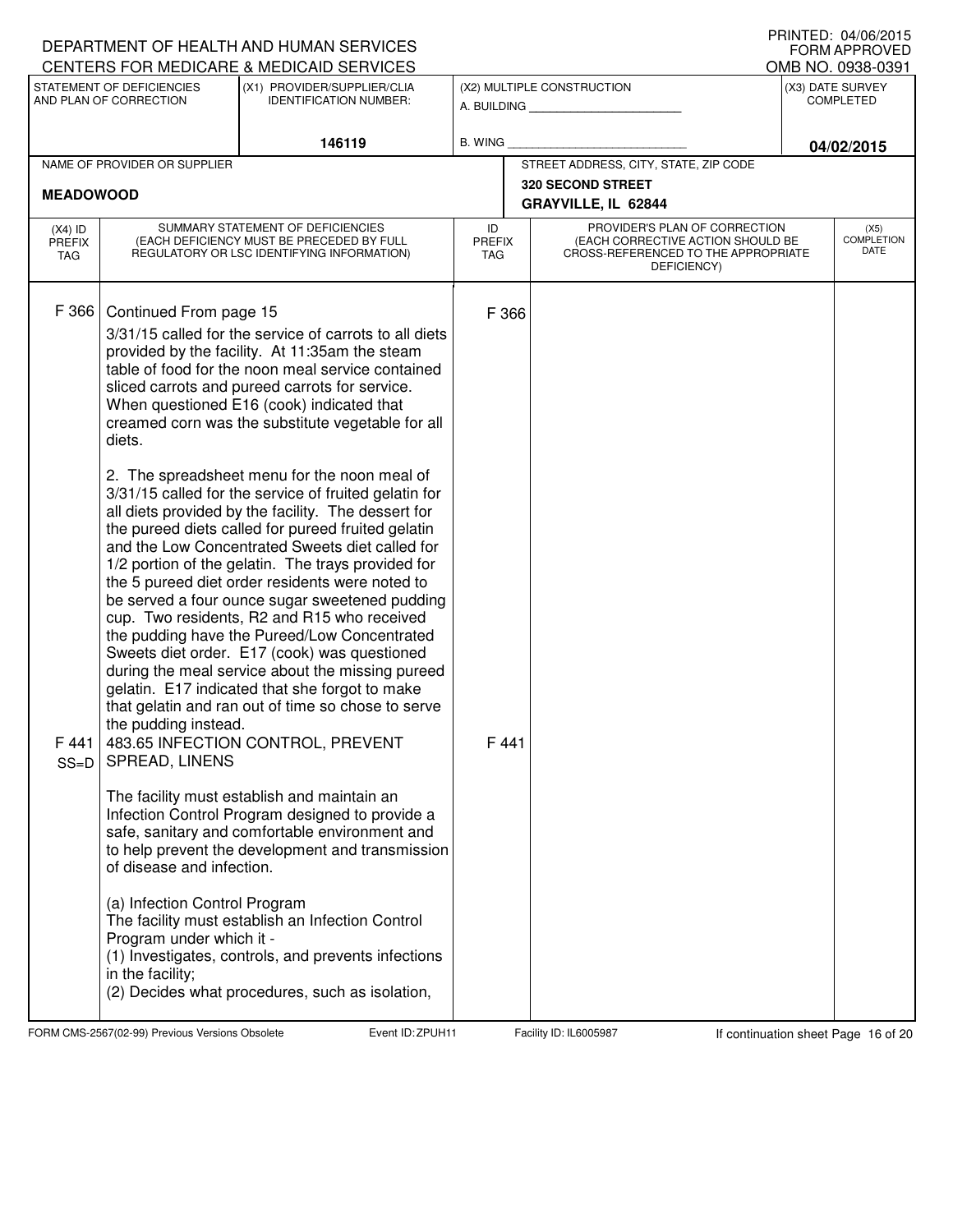# A. BUILDING **\_\_\_\_\_\_\_\_\_\_\_\_\_\_\_\_\_\_\_\_\_\_** (X1) PROVIDER/SUPPLIER/CLIA IDENTIFICATION NUMBER: STATEMENT OF DEFICIENCIES AND PLAN OF CORRECTION (X3) DATE SURVEY COMPLETED FORM APPROVED<br>OMB NO. 0938-0391 (X2) MULTIPLE CONSTRUCTION B. WING CENTERS FOR MEDICARE & MEDICAID SERVICES **146119 04/02/2015** NAME OF PROVIDER OR SUPPLIER STREET ADDRESS, CITY, STATE, ZIP CODE **320 SECOND STREET MEADOWOOD GRAYVILLE, IL 62844** PROVIDER'S PLAN OF CORRECTION (EACH CORRECTIVE ACTION SHOULD BE CROSS-REFERENCED TO THE APPROPRIATE DEFICIENCY) (X5) COMPLETION DATE ID PREFIX TAG (X4) ID PREFIX TAG SUMMARY STATEMENT OF DEFICIENCIES (EACH DEFICIENCY MUST BE PRECEDED BY FULL REGULATORY OR LSC IDENTIFYING INFORMATION) F 441 Continued From page 16 F 441 should be applied to an individual resident; and (3) Maintains a record of incidents and corrective actions related to infections. (b) Preventing Spread of Infection (1) When the Infection Control Program determines that a resident needs isolation to prevent the spread of infection, the facility must isolate the resident. (2) The facility must prohibit employees with a communicable disease or infected skin lesions from direct contact with residents or their food, if direct contact will transmit the disease. (3) The facility must require staff to wash their hands after each direct resident contact for which hand washing is indicated by accepted professional practice. (c) Linens Personnel must handle, store, process and transport linens so as to prevent the spread of infection. This REQUIREMENT is not met as evidenced by: Based on observation and record review, the facility failed to use a barrier for wound care and failed to wash hands while providing care for 1 of 1 resident (R2) reviewed for pressure ulcers in the sample 11. Findings include: On 03-30-2015 at 3:30 PM, E8 (Registered Nurse) used the remote to raise R2's bed, then opened the treatment cart drawer, placed 1 skin prep package on top of the treatment cart

FORM CMS-2567(02-99) Previous Versions Obsolete **Zapul Event ID: 2PUH11** Facility ID: IL6005987 If continuation sheet Page 17 of 20

DEPARTMENT OF HEALTH AND HUMAN SERVICES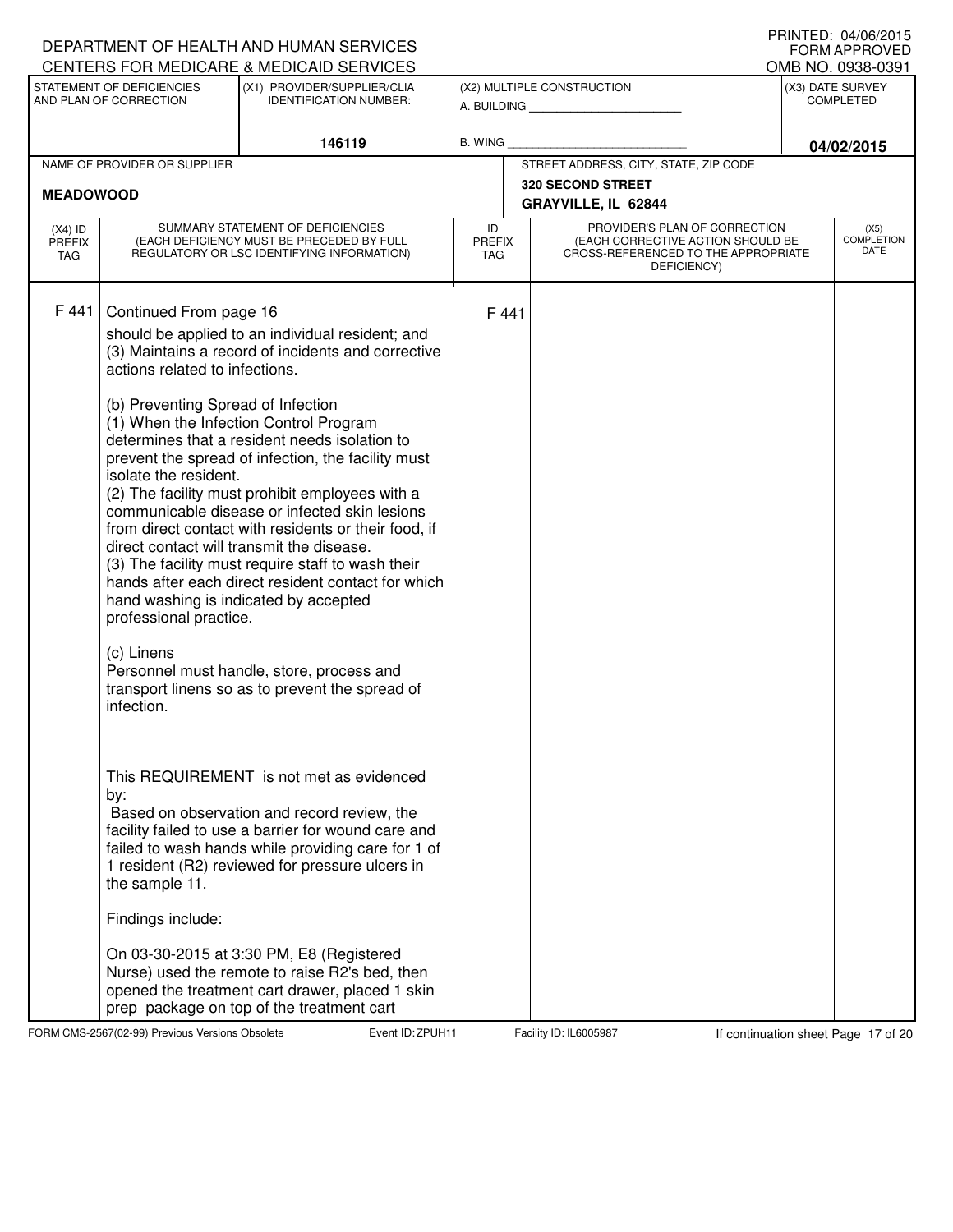### A. BUILDING **\_\_\_\_\_\_\_\_\_\_\_\_\_\_\_\_\_\_\_\_\_\_** (X1) PROVIDER/SUPPLIER/CLIA IDENTIFICATION NUMBER: STATEMENT OF DEFICIENCIES AND PLAN OF CORRECTION (X3) DATE SURVEY COMPLETED FORM APPROVED<br>OMB NO. 0938-0391 (X2) MULTIPLE CONSTRUCTION B. WING CENTERS FOR MEDICARE & MEDICAID SERVICES **146119 04/02/2015** NAME OF PROVIDER OR SUPPLIER STREET ADDRESS, CITY, STATE, ZIP CODE **320 SECOND STREET MEADOWOOD GRAYVILLE, IL 62844** PROVIDER'S PLAN OF CORRECTION (EACH CORRECTIVE ACTION SHOULD BE CROSS-REFERENCED TO THE APPROPRIATE DEFICIENCY) (X5) **COMPLETION** DATE ID PREFIX TAG (X4) ID PREFIX TAG SUMMARY STATEMENT OF DEFICIENCIES (EACH DEFICIENCY MUST BE PRECEDED BY FULL REGULATORY OR LSC IDENTIFYING INFORMATION) F 441 Continued From page 17 F 441 without a barrier and dropped the second skin prep package onto the floor. E8 picked up the skin prep dropped on the floor and got another one out of the drawer, but did not use alcohol gel or wash her hands. E8 donned a pair of gloves and removed the heel protector to the left foot and used the skin prep, then E8 removed the heel protector to the right foot and used the skin prep. E8 did not wash her hands or use alcohol gel, but donned a pair of gloves, adjusted R2s clothing, removed the soiled Gastronomy Tube dressing, went to the treatment cart and opened a plastic container of gauze sponges soaking in normal saline, cleansed around the Gastronomy Tube site and applied a clean dressing. E8 went back to the treatment cart, opened the drawer and took out the antibiotic ointment and using a cotton tipped swab, applied the ointment underneath the dressing. E8 did not wash her hands or use the alcohol gel after the Gastronomy Tube dressing change, donned a pair of gloves, went to the treatment cart and took out the Hydrogel, Hydrogel Silver and foam dressing and placed all the treatment supplies on top of the treatment cart without a barrier. After touching several surfaces with her gloved hands, E8 reached into the plastic container and removed a gauze pad and did R2's treatment to the pressure ulcer on the left buttock, then E8 without washing her hands changed gloves, took out another gauze pad soaked in normal saline and did the pressure ulcer treatment to the pressure ulcer on the coccyx. The facility's policy, "Hand Washing Policy and Procedure" documents under "Policy"; All personnel working in the long-term care facility are required to wash their hands before and after resident contact, before and after performing any

# FORM CMS-2567(02-99) Previous Versions Obsolete **Zapul Event ID: 2PUH11** Facility ID: IL6005987 If continuation sheet Page 18 of 20

DEPARTMENT OF HEALTH AND HUMAN SERVICES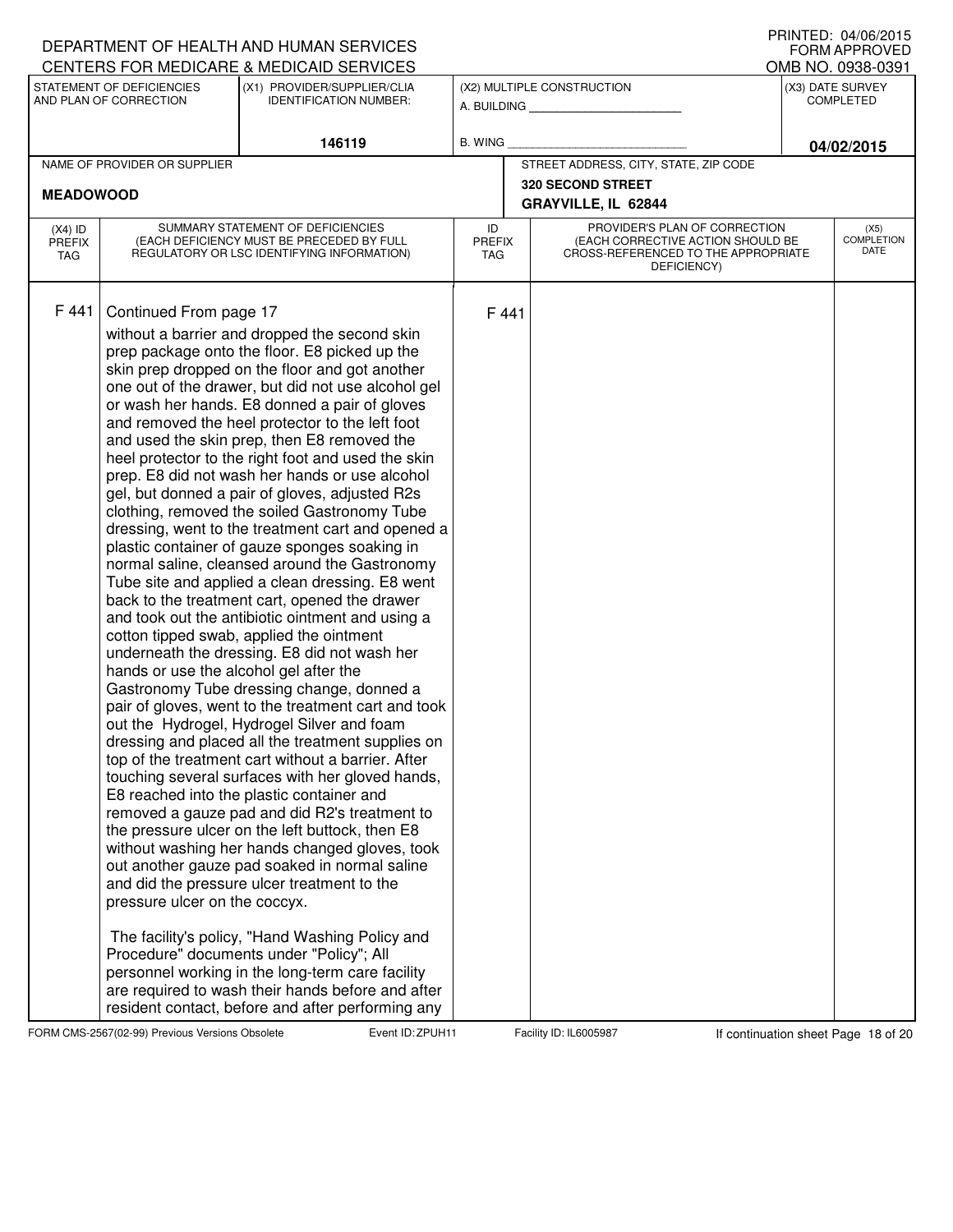| DEPARTMENT OF HEALTH AND HUMAN SERVICES                                                         |                                                                                                                                                                                                                                                                                                                                                                                                                                                                                                                                                                                                                                                                                                                                                                                                                                                                                                                                                                                                                                                                                                                                                                                                                                                                                                                                                             | IIIIIIILU. UH/UU/LUIJ<br>FORM APPROVED<br>OMB NO. 0938-0391  |                                                              |                                                                                                                          |                                      |  |  |  |
|-------------------------------------------------------------------------------------------------|-------------------------------------------------------------------------------------------------------------------------------------------------------------------------------------------------------------------------------------------------------------------------------------------------------------------------------------------------------------------------------------------------------------------------------------------------------------------------------------------------------------------------------------------------------------------------------------------------------------------------------------------------------------------------------------------------------------------------------------------------------------------------------------------------------------------------------------------------------------------------------------------------------------------------------------------------------------------------------------------------------------------------------------------------------------------------------------------------------------------------------------------------------------------------------------------------------------------------------------------------------------------------------------------------------------------------------------------------------------|--------------------------------------------------------------|--------------------------------------------------------------|--------------------------------------------------------------------------------------------------------------------------|--------------------------------------|--|--|--|
| CENTERS FOR MEDICARE & MEDICAID SERVICES<br>STATEMENT OF DEFICIENCIES<br>AND PLAN OF CORRECTION |                                                                                                                                                                                                                                                                                                                                                                                                                                                                                                                                                                                                                                                                                                                                                                                                                                                                                                                                                                                                                                                                                                                                                                                                                                                                                                                                                             | (X1) PROVIDER/SUPPLIER/CLIA<br><b>IDENTIFICATION NUMBER:</b> | (X2) MULTIPLE CONSTRUCTION<br>A. BUILDING <b>A.</b> BUILDING |                                                                                                                          | (X3) DATE SURVEY<br><b>COMPLETED</b> |  |  |  |
|                                                                                                 |                                                                                                                                                                                                                                                                                                                                                                                                                                                                                                                                                                                                                                                                                                                                                                                                                                                                                                                                                                                                                                                                                                                                                                                                                                                                                                                                                             | 146119<br>B. WING                                            |                                                              |                                                                                                                          | 04/02/2015                           |  |  |  |
| NAME OF PROVIDER OR SUPPLIER                                                                    |                                                                                                                                                                                                                                                                                                                                                                                                                                                                                                                                                                                                                                                                                                                                                                                                                                                                                                                                                                                                                                                                                                                                                                                                                                                                                                                                                             |                                                              |                                                              | STREET ADDRESS, CITY, STATE, ZIP CODE<br><b>320 SECOND STREET</b>                                                        |                                      |  |  |  |
| <b>MEADOWOOD</b>                                                                                |                                                                                                                                                                                                                                                                                                                                                                                                                                                                                                                                                                                                                                                                                                                                                                                                                                                                                                                                                                                                                                                                                                                                                                                                                                                                                                                                                             |                                                              |                                                              | GRAYVILLE, IL 62844                                                                                                      |                                      |  |  |  |
| $(X4)$ ID<br><b>PREFIX</b><br>TAG                                                               | SUMMARY STATEMENT OF DEFICIENCIES<br>(EACH DEFICIENCY MUST BE PRECEDED BY FULL<br>REGULATORY OR LSC IDENTIFYING INFORMATION)                                                                                                                                                                                                                                                                                                                                                                                                                                                                                                                                                                                                                                                                                                                                                                                                                                                                                                                                                                                                                                                                                                                                                                                                                                |                                                              | ID<br><b>PREFIX</b><br><b>TAG</b>                            | PROVIDER'S PLAN OF CORRECTION<br>(EACH CORRECTIVE ACTION SHOULD BE<br>CROSS-REFERENCED TO THE APPROPRIATE<br>DEFICIENCY) | (X5)<br><b>COMPLETION</b><br>DATE    |  |  |  |
| F 441<br>F 465<br>$SS=C$                                                                        | Continued From page 18<br>procedure, after sneezing or blowing noses, after<br>using the toilet, before handling food, and when<br>hands become obviously soiled. The facility's<br>undated policy on "Dressing Change-Clean<br>Technique" documents under "Procedure":<br>Performed by licensed nurse<br>1.<br>2.<br>Explain procedure to resident<br>3.<br>Wash hands and apply gloves<br>Remove old dressing and discard in red bag<br>4.<br>5.<br>Wash hands apply clean gloves<br>6.<br>Clean area with ordered cleanser<br>7.<br>Perform prescribed treatment<br>Discard all equipment and any unused<br>8.<br>ointment in red bag<br>Remove gloves and wash hands<br>9.<br>10. Place trash in proper disposal area<br>483.70(h)<br>SAFE/FUNCTIONAL/SANITARY/COMFORTABL<br><b>E ENVIRON</b><br>The facility must provide a safe, functional,<br>sanitary, and comfortable environment for<br>residents, staff and the public.<br>This REQUIREMENT is not met as evidenced<br>by:<br>Based on observation, record review, and<br>interview the facility failed to maintain all furniture<br>and resident shower equipment to be clean and<br>sanitary. This has the potential to affect all 44<br>residents in the facility.<br>Findings include:<br>The facility's Resident Census and Conditions of<br>Residents form, dated, 3/30/15 documented the |                                                              | F 441<br>F 465                                               |                                                                                                                          |                                      |  |  |  |

FORM CMS-2567(02-99) Previous Versions Obsolete **ZPUH Event ID: ZPUH11** Facility ID: IL6005987 If continuation sheet Page 19 of 20